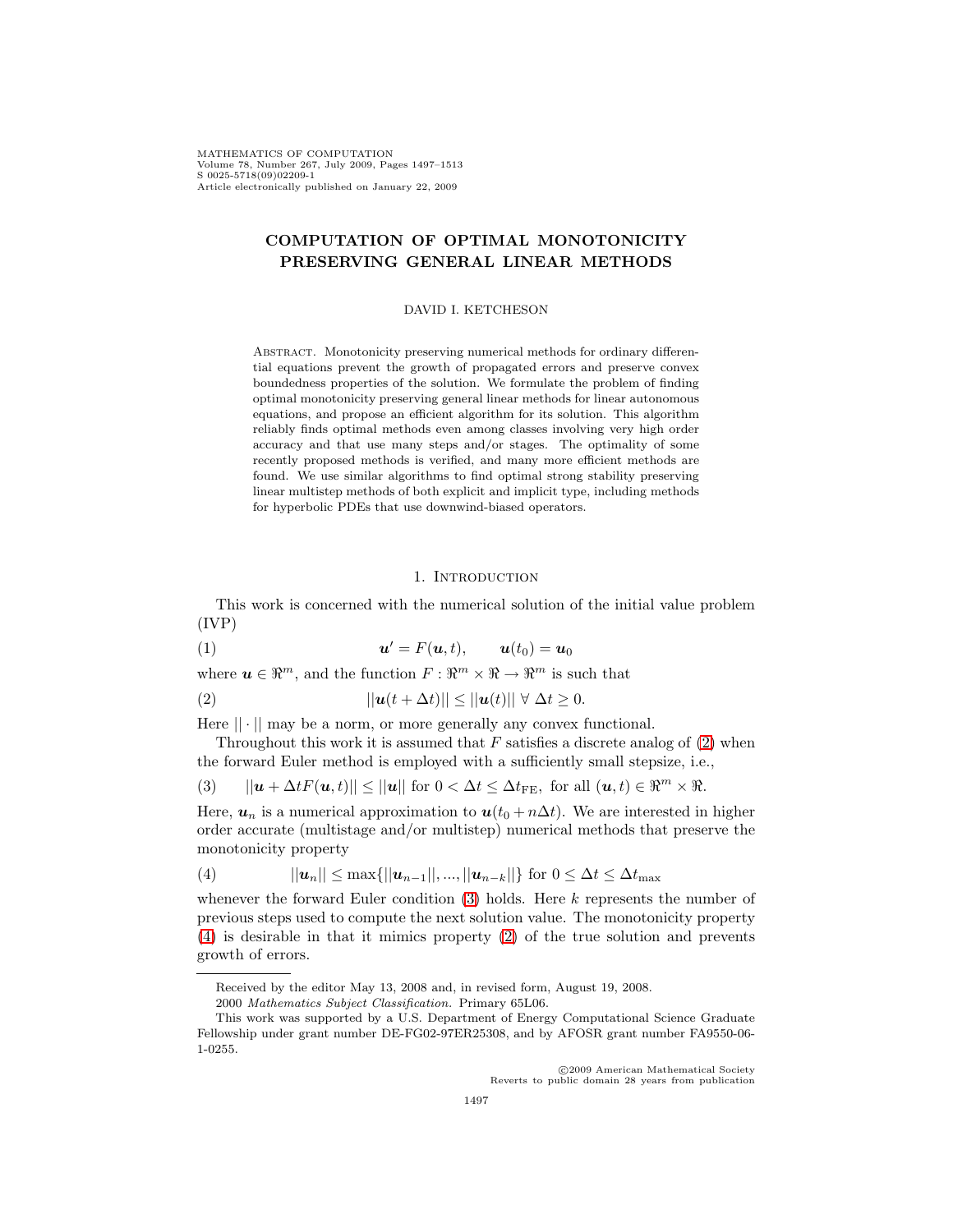#### 1498 DAVID I. KETCHESON

Strong stability preserving (SSP) methods have been developed to satisfy the monotonicity property [\(4\)](#page-0-2) for the IVP [\(1\)](#page-0-3) whenever the forward Euler condition [\(3\)](#page-0-1) is fulfilled. The monotonicity property is guaranteed under the maximum timestep  $\Delta t_{\text{max}} = c \Delta t_{\text{FE}}$ , where the SSP coefficient c depends only on the numerical integration method (not on  $F$ ). Considerable research effort has been devoted to finding methods with the largest value of c among various classes (see, e.g.,  $[7, 14, 12]$  $[7, 14, 12]$  $[7, 14, 12]$ ).

Often, the monotonicity property  $(4)$  is of interest when equation  $(1)$  results from a method of lines of semi-discretization of the hyperbolic conservation law

$$
(5) \t\t\t U_t + \nabla \cdot f(U) = 0.
$$

In this case, the semi-discrete operator F (meant to approximate  $-\nabla \cdot f$ ) typically involves an upwind-biased discretization. If the discretization is biased in the opposite (*downwind*) direction and negated<sup>[1](#page-1-0)</sup>, the resulting operator  $\tilde{F}$  is just the reverse-time version of  $F$ , and so will also satisfy the forward Euler condition, i.e.,

<span id="page-1-1"></span>(6) 
$$
||\mathbf{u} + \Delta t \tilde{F}(\mathbf{u}, t)|| \le ||\mathbf{u}|| \text{ for } 0 < \Delta t \le \Delta t_{\text{FE}}, \text{ for all } (\mathbf{u}, t) \in \mathbb{R}^m \times \mathbb{R}.
$$

SSP methods with downwinding satisfy the monotonicity property [\(4\)](#page-0-2) whenever the forward Euler conditions [\(3\)](#page-0-1) and [\(6\)](#page-1-1) are fulfilled, under the maximum timestep  $\Delta t_{\text{max}} = \tilde{c}\Delta t_{\text{FE}}$ , where the SSP coefficient  $\tilde{c}$  depends only on the numerical method. For more details regarding methods with downwinding, see e.g. [\[8\]](#page-15-3).

Several authors have considered the monotonicity property [\(4\)](#page-0-2) in the simpler case that the function  $F$  in [\(1\)](#page-0-3) is linear and autonomous [\[25,](#page-16-0) [17,](#page-15-4) [26,](#page-16-1) [19,](#page-15-5) [20,](#page-15-6) [5\]](#page-15-7). Then [\(1\)](#page-0-3) simplifies to

<span id="page-1-2"></span>(7) 
$$
\mathbf{u}' = \mathbf{L}\mathbf{u}, \qquad \mathbf{u}(t_0) = \mathbf{u}_0
$$

<span id="page-1-3"></span>where  $\mathbf{L} \in \mathbb{R}^{m \times m}$  is a constant matrix, and the forward Euler condition [\(3\)](#page-0-1) simplifies to the circle condition

(8) 
$$
||\mathbf{I} + \Delta t \mathbf{L}|| \le 1 \text{ for } 0 < \Delta t \le \Delta t_{\text{FE}}.
$$

Contractive methods have been developed to satisfy the monotonicity property [\(4\)](#page-0-2) for the linear autonomous IVP [\(7\)](#page-1-2) whenever the circle condition [\(8\)](#page-1-3) is fulfilled. The monotonicity property is guaranteed under the maximum timestep  $\Delta t_{\rm max}$  =  $R\Delta t_{\text{FE}}$ , where the *threshold factor R* depends only on the numerical integration method (not on **L**). Since [\(7\)](#page-1-2) is a special case of [\(1\)](#page-0-3), clearly  $c \leq R$ .

Important examples of the linear IVP [\(7\)](#page-1-2) include semi-discretizations of the partial differential equations describing acoustics, linear elasticity, and electromagnetic waves. Optimally contractive methods may be used to integrate such semi-discretizations, including those with time-dependent source terms [\[6,](#page-15-8) [2\]](#page-15-9). For instance, they have been used for integration of Maxwell's equations [\[2,](#page-15-9) [21\]](#page-16-2) and geometrical optics [\[3\]](#page-15-10), using discontinuous Galerkin semi-discretizations. They are also useful for providing strong stability bounds when applied to spectral semidiscretizations [\[4,](#page-15-11) [10,](#page-15-12) [6\]](#page-15-8).

In the present work we are mainly interested in finding methods with optimal values of R. Previous studies have investigated optimally contractive one-step, multistage methods [\[17,](#page-15-4) [26,](#page-16-1) [6\]](#page-15-8) and one-stage, multistep methods [\[19,](#page-15-5) [20\]](#page-15-6). In the present work we investigate optimally contractive methods of general (i.e. multistage, multistep) type. The key to the present approach lies in reformulating the associated

<span id="page-1-0"></span><sup>&</sup>lt;sup>1</sup>Note that the definition of  $\tilde{F}$  here differs from the usual definition by a factor of -1. This results in slightly simpler linear programming problems in Section 3.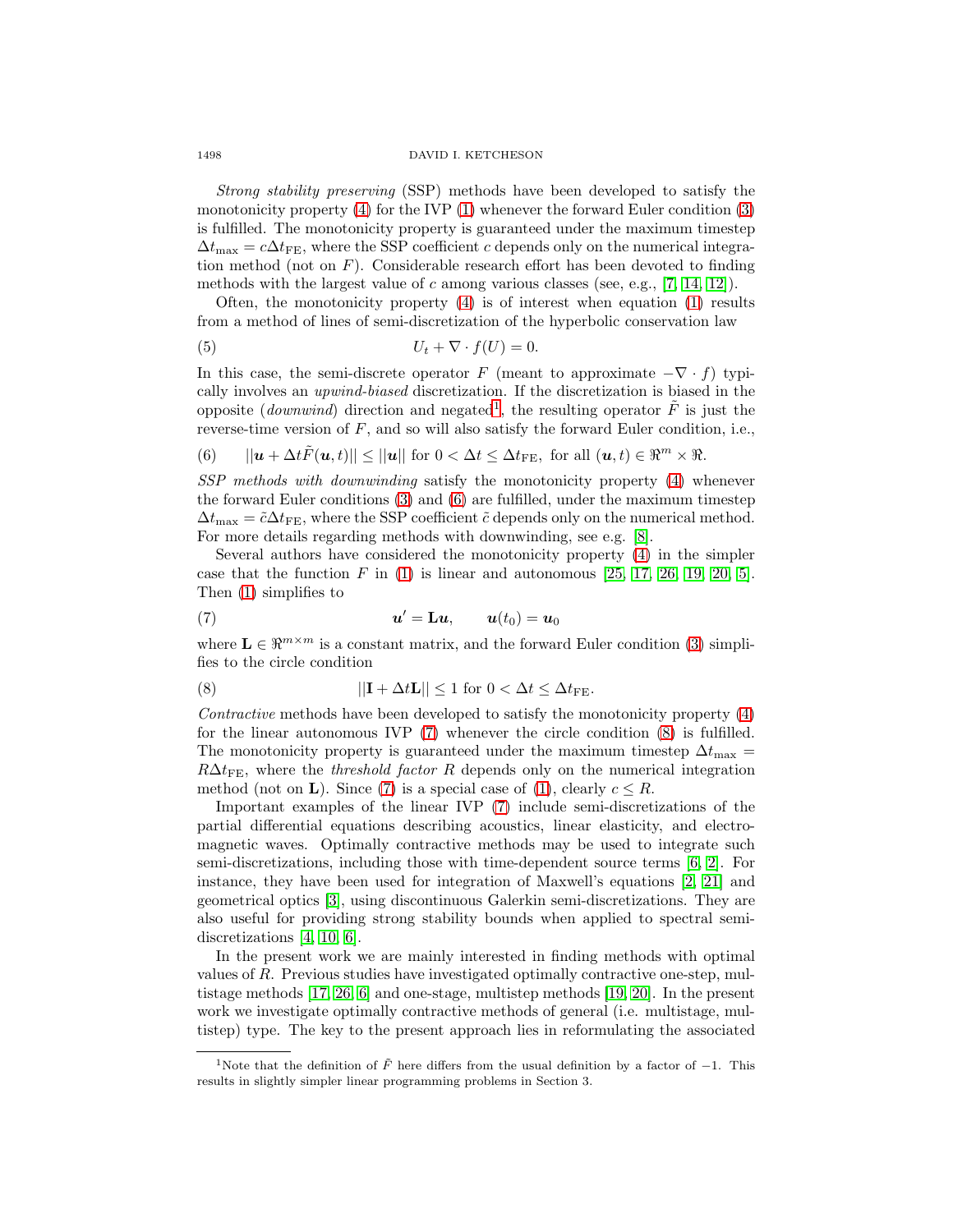nonlinear optimization problem as a series of linear programming (LP) feasibility problems to which highly efficient LP solvers can then be applied. We will see that this approach is also useful for efficiently finding linear multistep methods with optimal values of  $c$  and  $\tilde{c}$ .

In Section [2,](#page-2-0) we investigate optimal contractive general linear methods for the linear IVP. In Section [3,](#page-7-0) we investigate optimal strong stability preserving multistep methods for the general IVP. We conclude in Section [4.](#page-14-0)

### 2. Optimal threshold factors for explicit general linear methods

<span id="page-2-0"></span>2.1. **General linear methods.** When applied to the linear autonomous IVP [\(7\)](#page-1-2), most numerical methods (including Runge-Kutta and multistep methods) take the form

<span id="page-2-1"></span>(9) 
$$
\mathbf{u}_n = \psi_1(\Delta t \mathbf{L}) \mathbf{u}_{n-1} + \psi_2(\Delta t \mathbf{L}) \mathbf{u}_{n-2} + \cdots + \psi_k(\Delta t \mathbf{L}) \mathbf{u}_{n-k}.
$$

We will refer to  $(9)$  as a *general linear method* for  $(7)$  (see, e.g., [\[1,](#page-15-13) [11\]](#page-15-14) for a fuller description of general linear methods). The present section deals with explicit methods, for which each function  $\psi_i$  is a polynomial whose degree is at most the number of stages of the method, denoted by  $s$ :

<span id="page-2-5"></span>(10) 
$$
\psi_i = \sum_{j=0}^s a_{ij} z^j \qquad 1 \le i \le k.
$$

<span id="page-2-2"></span>The method  $(9)$  approximates the solution of  $(7)$  to order p if

(11) 
$$
e^{kz} = \psi_1(z)e^{(k-1)z} + \psi_2(z)e^{(k-2)z} + \dots + \psi_k(z) + \mathcal{O}(z^{p+1}) \text{ for } z \to 0.
$$

Writing the exponential functions in [\(11\)](#page-2-2) as Taylor series and equating coefficients of powers of  $z$ , we find the order conditions for order  $p$  in terms of the coefficients  $a_{ij}$ :

<span id="page-2-4"></span>(12) 
$$
\sum_{i=1}^{k} \sum_{j=0}^{q} a_{ij} \frac{(k-i)^{q-j}}{(q-j)!} = \frac{k^q}{q!} \qquad 1 \le q \le p.
$$

In Section [3](#page-7-0) we will consider multistep methods, which also take the form [\(9\)](#page-2-1), but with  $\psi_i$  being linear functions (for explicit methods) or rational functions with linear numerator and denominator (for implicit methods).

2.2. **Absolute monotonicity.** When solving the linear IVP [\(7\)](#page-1-2) by the general linear method [\(9\)](#page-2-1), the timestep restriction for monotonicity preservation depends on the radius of absolute monotonicity of the functions  $\psi_i$ .

**Definition 1** (Radius of absolute monotonicity)**.** The radius of absolute monotonicity  $R(\psi)$  of a function  $\psi : \mathbb{R} \to \mathbb{R}$  is the largest value of r such that  $\psi(z)$  and all of its derivatives exist and are nonnegative for  $z \in (-r, 0]$ .

<span id="page-2-3"></span>When considering absolute monotonicity, it is often helpful to write a function in the form

(13) 
$$
\psi_i(z) = \sum_j \gamma_{ij} \left( 1 + \frac{z}{r} \right)^j \quad \text{with } \gamma_{ij} = \frac{r^j}{j!} \psi_i^{(j)}(-r).
$$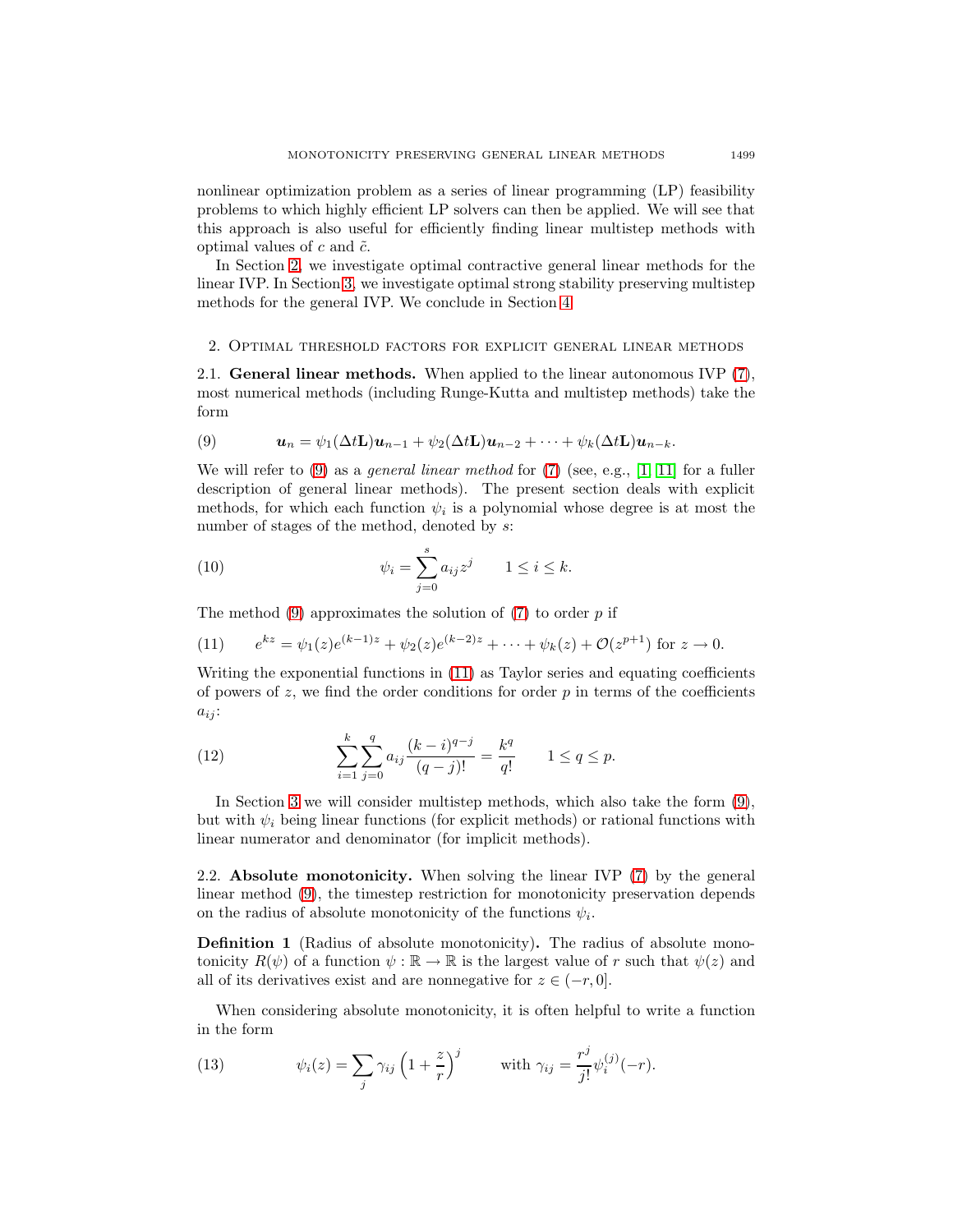<span id="page-3-3"></span><span id="page-3-0"></span>The coefficients in [\(13\)](#page-2-3) have the following useful properties:

(14a) 
$$
\gamma_{ij} \geq 0 \iff r \leq R(\psi_i),
$$

(14b) 
$$
\sum_{i,j} \gamma_{ij} = 1.
$$

<span id="page-3-1"></span>The following result may be viewed as a special case of [\[25,](#page-16-0) Theorem 3.5], generalized to convex functionals.

**Theorem 1.** Assume the matrix **L** and convex functional  $|| \cdot ||$  satisfy the circle condition [\(8\)](#page-1-3). Then the monotonicity property [\(4\)](#page-0-2) holds for the solution of the linear autonomous IVP [\(7\)](#page-1-2) by a consistent general linear method [\(9\)](#page-2-1) if the timestep satisfies

<span id="page-3-2"></span>
$$
\Delta t \le R \Delta t_{FE}
$$

where the threshold factor  $R = \min_i R(\psi_i(z)).$ 

*Proof.* Using [\(13\)](#page-2-3) with  $r = R$ , we have

$$
||\mathbf{u}^{n+1}|| = ||\sum_{i} \psi_{i}(\Delta t \mathbf{L})\mathbf{u}_{n-i}||
$$
  
\n
$$
= \left\| \sum_{i,j} \gamma_{ij} \left( I + \frac{\Delta t}{R} \mathbf{L} \right)^{j} \mathbf{u}_{n-i} \right\|
$$
  
\n
$$
\leq \sum_{i,j} \gamma_{ij} || \left( I + \frac{\Delta t}{R} \mathbf{L} \right) ||^{j} ||\mathbf{u}_{n-i}||
$$
  
\n
$$
\leq \sum_{i,j} \gamma_{ij} ||\mathbf{u}_{n-i}|| \leq \max_{i} ||\mathbf{u}_{n-i}||.
$$

The first inequality follows from  $(14)$  and convexity of  $||\cdot||$ , while the second follows from the circle condition  $(8)$ .

In [\[25\]](#page-16-0), it is shown also that for **L** corresponding to a first-order upwind discretization of the advection equation and  $|| \cdot || = || \cdot ||_{\infty}$ , the result of Theorem [1](#page-3-1) is sharp (i.e., the strong stability bound [\(4\)](#page-0-2) is violated for some *u* whenever the timestep [\(15\)](#page-3-2) is exceeded). This suggests that the timestep bound [\(15\)](#page-3-2) may be important for semi-discretizations of hyperbolic PDEs.

We can now define the object of interest of the present work. Let  $\Pi_{s,k,p}$  denote the set of all ordered sets of k polynomials  $(\psi_1, ..., \psi_k)$  of degree at most s satisfying the order conditions  $(12)$  up to order p.

<span id="page-3-5"></span>**Definition 2.** For given integers  $s, k, p$ , the *optimal threshold factor*  $R_{s,k,p}$  is the largest threshold factor  $R$  among all explicit  $k$ -step,  $s$ -stage general linear methods of order at least p:

(16) 
$$
R_{s,k,p} = \sup \left\{ \min_i R(\psi_i) \mid (\psi_1, ..., \psi_k) \in \Pi_{s,k,p} \right\}.
$$

In the following sections, we will determine values of  $R_{s,k,p}$  and corresponding optimal methods, using bisection on R. The results below justify this approach. The following lemma can be seen as a special case of [\[18,](#page-15-15) Lemma 3.1].

<span id="page-3-4"></span>**Lemma 1.** A polynomial  $\psi(z)$  is absolutely monotonic at  $z = -\xi < 0$  if and only if  $\psi$  has radius of absolute monotonicity  $R(\psi) \geq \xi$ .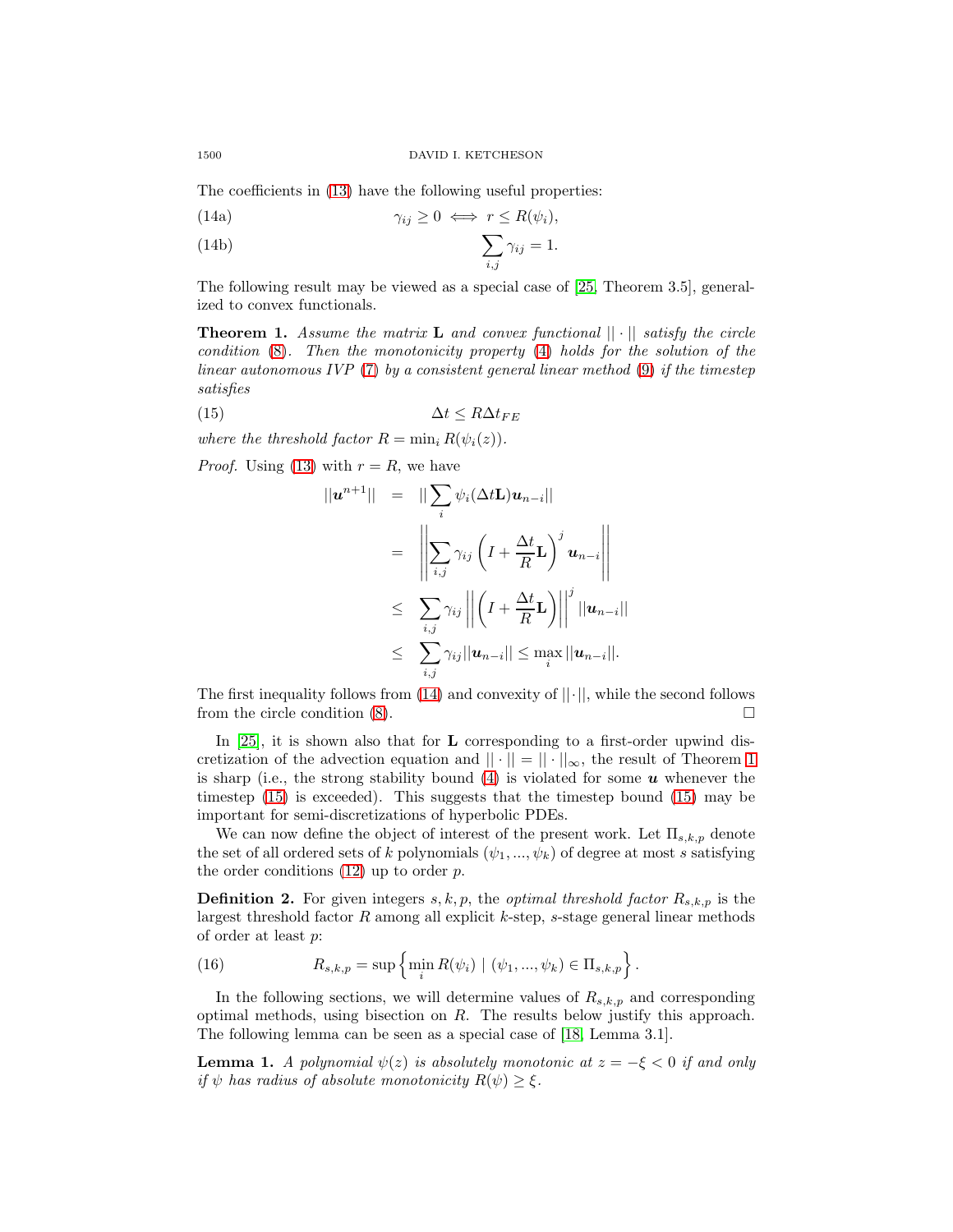*Proof.* Suppose  $R(\psi) \geq \xi$ . Then  $\psi$  is absolutely monotonic on the interval  $(-\xi, 0]$ , so by continuity  $\psi$  is absolutely monotonic at  $-\xi$ .

On the other hand, suppose  $\psi(z)$  is absolutely monotonic at  $z = -\xi < 0$ . Then writing  $\psi$  in form [\(13\)](#page-2-3) with  $r = \xi$ , using [\(14a\)](#page-3-3), and differentiating term-by-term shows that  $\psi(z)$  is absolutely monotonic on  $(-\xi, 0]$ .

<span id="page-4-0"></span>Lemma [1,](#page-3-4) combined with Definition [2,](#page-3-5) leads immediately to the following result, which will be useful in constructing our solution algorithm.

**Corollary 1.** Let  $r > 0$ . Then  $R_{s,k,p} \geq r$  if and only if there exists  $(\psi_1, ..., \psi_k) \in$  $\Pi_{s,k,p}$  such that each  $\psi_i$  is absolutely monotonic at  $-r$ .

<span id="page-4-3"></span>2.3. **Solution Algorithm.** We now present an algorithm for finding optimal threshold factors  $R_{s,k,p}$  and corresponding methods  $(\psi_1, ..., \psi_k)$  for a given number of stages s, steps k, and order p. Corollary [1](#page-4-0) indicates that  $R_{s,k,p}$  can be found by bisection, as follows:

**Optimization Algorithm** Inputs: Positive integers  $s, k, p$  and real numbers  $\epsilon$  and  $r_{\text{max}}$  such that  $R_{s,k,p} \leq r_{\text{max}}$ Output: r satisfying  $R_{s,k,p} - \epsilon \leq r \leq R_{s,k,p}$ 1.  $r_{\min} := 0$ . 2. Set  $r := (r_{\text{max}} + r_{\text{min}})/2$ . 3. Determine whether there exists  $(\psi_1, ..., \psi_k) \in \Pi_{s,k,p}$  such that each  $\psi_i$  is absolutely monotonic at  $-r$ . If so, set  $r_{\min} := r$ ; otherwise set  $r_{\max} := r$ . 4. If  $r_{\text{max}} - r_{\text{min}} < \epsilon$ , set  $r := r_{\text{min}}$  and stop. Otherwise, return to step 2.

Two ingredients are necessary for the execution of this approach: a value for  $r_{\text{max}}$  and a method to solve the feasibility problem in step 3. The following theorem provides the bound  $r_{\text{max}}$ .

**Theorem 2.** For any  $s, k, p > 0$ , the optimal threshold factor for explicit s-stage,  $k$ -step, order p general linear methods is at most equal to the number of stages; i.e.,  $R_{s,k,p} \leq s.$ 

*Proof.* Take any  $(\psi_1, ..., \psi_k) \in \Pi_{s,k,p}$ , and let R be the threshold factor of this method. Writing out explicitly the first two order conditions (i.e., [\(12\)](#page-2-4) for  $p = 0, 1$ ) gives

<span id="page-4-2"></span>(17a) 
$$
\sum_{i=1}^{k} a_{i0} = 1,
$$

(17b) 
$$
\sum_{i=1}^{k} (a_{i1} + (k-i)a_{i0}) = k.
$$

<span id="page-4-1"></span>Equating the right-hand sides of equations [\(10\)](#page-2-5) and [\(13\)](#page-2-3) gives the following relation between the coefficients  $a_{il}$  and  $\gamma_{ij}$ :

(18) 
$$
a_{il} = \frac{1}{l!R^l} \sum_{j=0}^s \gamma_{ij} \prod_{n=0}^{l-1} (j-n).
$$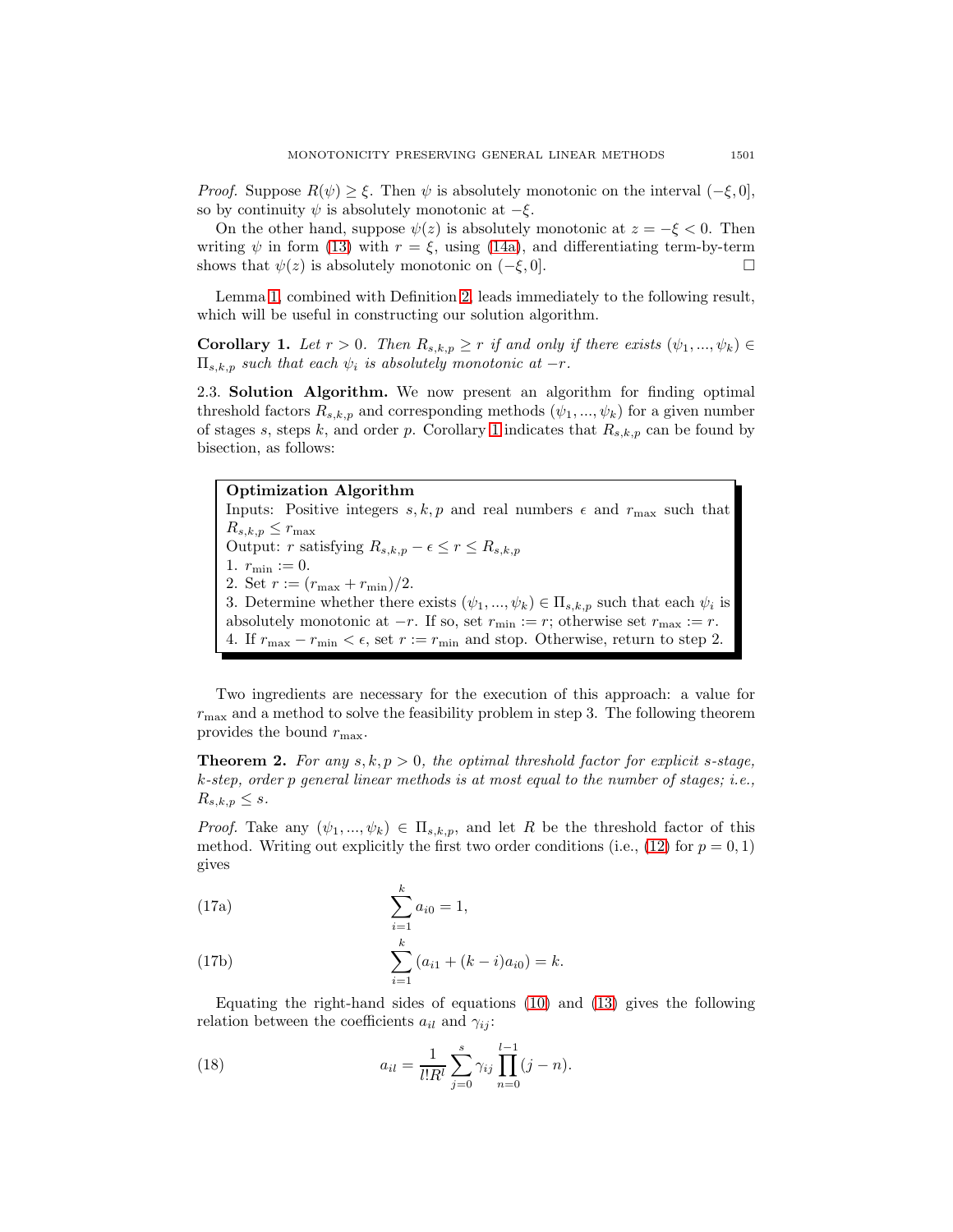Substituting [\(18\)](#page-4-1) in [\(17\)](#page-4-2) yields

<span id="page-5-0"></span>(19a) 
$$
\sum_{i=1}^{k} \sum_{j=0}^{s} \gamma_{ij} = 1,
$$

<span id="page-5-1"></span>(19b) 
$$
\sum_{i=1}^{k} \sum_{j=0}^{s} \gamma_{ij} (j + R(k - i)) = kR.
$$

Subtracting  $ks$  times [\(19a\)](#page-5-0) from [\(19b\)](#page-5-1) gives

(20) 
$$
\sum_{i=1}^{k} \sum_{j=0}^{s} \gamma_{ij} (j + R(k - i) - ks) = k(R - s).
$$

Since (for  $1 \leq i \leq k, 0 \leq j \leq s$ )

(21)  $j + R(k - i) - ks = (j - s) + R(1 - i) + (R - s)(k - 1) \leq (R - s)(k - 1),$ then

$$
k(R - s) = \sum_{i=1}^{k} \sum_{j=0}^{s} \gamma_{ij} (j + R(k - i) - ks)
$$
  
\n
$$
\leq (k - 1)(R - s) \sum_{i=1}^{k} \sum_{j=0}^{s} \gamma_{ij}
$$
  
\n
$$
= (k - 1)(R - s),
$$

which implies that  $R \leq s$ .

An alternate proof is as follows. Let  $R$  denote the threshold factor of the method given by  $(\psi_1,\ldots,\psi_k) \in \Pi_{s,k,p}$ . Consider the disk

(22) 
$$
D_R = \{z \in \mathbb{C} \mid |z + R| \leq R\}.
$$

For  $z \in D_R$ ,  $|1+z/R| \le 1$ , so using [\(13\)](#page-2-3) and [\(14\)](#page-3-0), we find  $|\sum_i \psi(z)| \le 1$ . Hence the region of absolute stability for this method contains  $D_R$ . Then [\[13,](#page-15-16) Theorem 3.1] asserts that  $R \leq s$ .

2.4. **The Feasibility Problem.** We now show that the feasibility problem in step 3 of our algorithm above is a linear programming problem (LP). Using equations  $(12)$  and  $(18)$ , the conditions for the method to be accurate to order p can be written as

<span id="page-5-2"></span>(23) 
$$
\sum_{i=1}^{k} \sum_{j=0}^{s} \gamma_{ij} \sum_{l=0}^{q} {q \choose l} \frac{(k-i)^{q-l}}{R^l} \prod_{n=0}^{l-1} (j-n) = k^q \qquad 1 \le q \le p.
$$

Thus the feasibility problem can be stated very simply: Determine whether there exist  $\gamma_{ij} \geq 0$  satisfying [\(23\)](#page-5-2). Since (23) is linear in  $\gamma_{ij}$ , for a fixed value of R this is a linear programming feasibility problem. Set

(24a) 
$$
\boldsymbol{\gamma} = (\gamma_{10}, \ldots, \gamma_{1s}, \gamma_{20}, \ldots, \gamma_{2s}, \ldots, \ldots, \gamma_{k0}, \ldots, \gamma_{ks})^T,
$$

(24b) 
$$
\mathbf{k} = (1, k, k^2, \dots, k^p)^T,
$$

(24c) 
$$
[\mathbf{B}(r)]_{q,m} = \sum_{l=0}^{q} {q \choose l} \frac{(k-i)^{q-l}}{r^l} \prod_{n=0}^{l-1} (j-n).
$$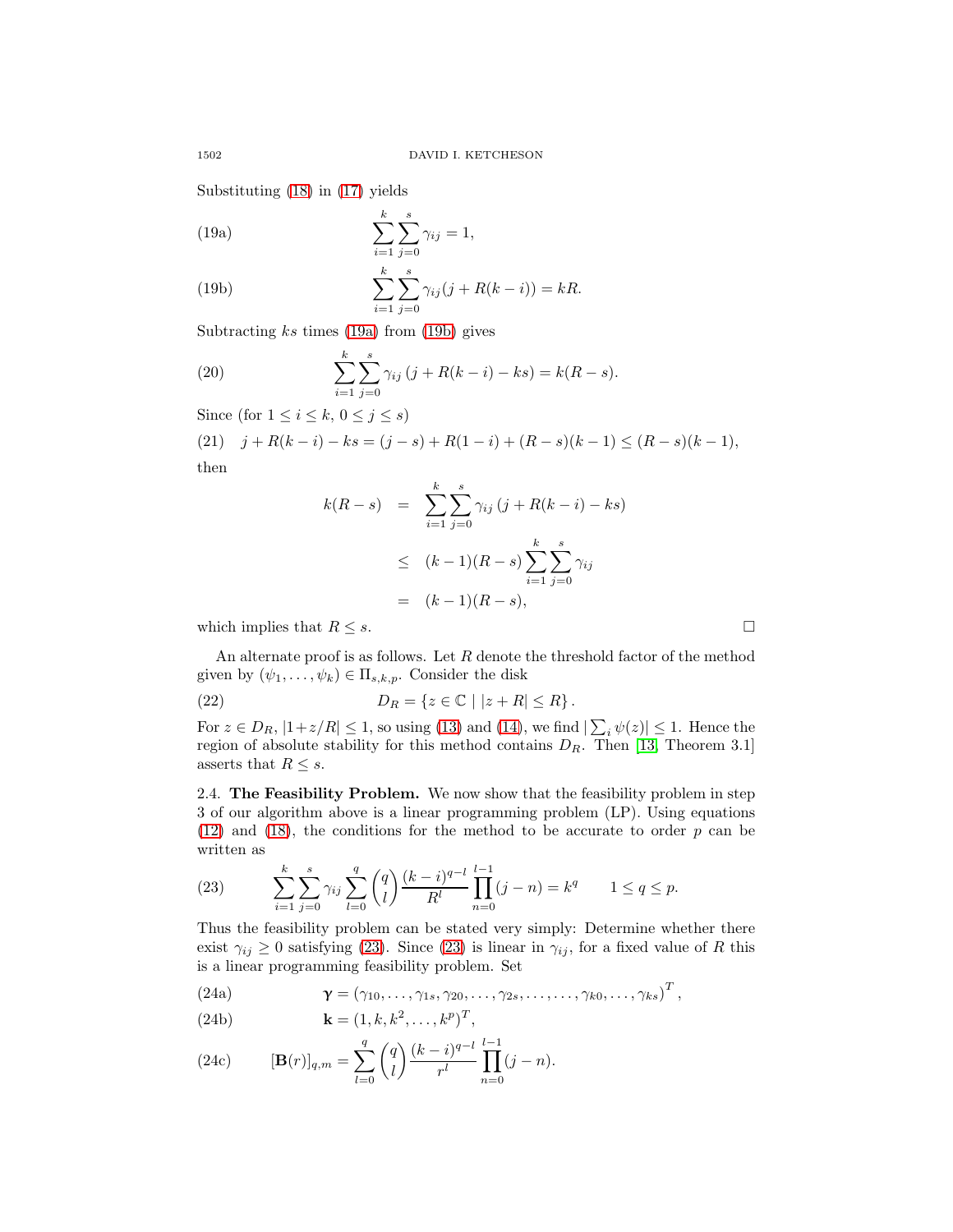<span id="page-6-0"></span>where  $1 \leq i \leq k$ ,  $0 \leq j \leq s$ ,  $1 \leq q \leq p$ , and  $m = s(i-1) + i + j$ . Then the problem is given by the standard form feasibility LP (for given  $s, k \geq 1, r > 0$ ):

**LP 1.** Determine whether there exists  $\gamma \geq 0$  such that  $\mathbf{B}(r)\gamma = \mathbf{k}$ .

Modern and highly efficient LP solvers can be applied to LP [1.](#page-6-0) These solvers also return the coefficients describing  $(\psi_1, ..., \psi_k)$ . In the present work, the LP solvers included in Matlab and Maple have been used. Scripts are available from the SSP website [\[16\]](#page-15-17).

2.5. **Optimal Methods.** In this section we present optimal methods found using the algorithm described above. Two important and simpler subclasses of general linear methods are one-stage (i.e., linear multistep) and one-step (i.e., Runge-Kutta) methods. Optimal polynomials corresponding to Runge-Kutta methods were investigated in [\[17\]](#page-15-4). The present algorithm was also applied to find such optimal polynomials, in [\[14\]](#page-15-1). Optimal linear multistep methods were considered in [\[19,](#page-15-5) [20,](#page-15-6) [10,](#page-15-12) [8\]](#page-15-3)), and are investigated further in Section [3](#page-7-0) of the present work.

We now consider the general case of multistage, multistep methods. Optimization of the threshold factor has not been previously attempted for such methods.

Table [1](#page-7-1) gives optimal threshold factors for two-, three- and four-step methods with up to ten stages (for one-step methods, we recover the results presented in  $[17]$ .

Table [2](#page-8-0) gives optimal threshold factors for two-, three- and four-stage methods with up to ten steps (for one-stage methods, we recover the results presented in [\[19\]](#page-15-5)). In general, less is gained from additional steps than from additional stages. For instance, for first-order methods, the optimal threshold factor is the same regardless of the number of steps, but increases linearly with the number of stages.

Some of the particularly simple methods are described here. The optimal secondorder two-step, s-stage method has  $R_{s,2,2} = \sqrt{s(s-1)}$  and is given by

(25) 
$$
\mathbf{u}_n = \frac{2(s+R)-2}{2(s+R)-1} \left( I + \frac{\Delta t \mathbf{L}}{R} \right)^s \mathbf{u}_{n-1} + \frac{1}{2(s+R)-1} \mathbf{u}_{n-2}.
$$

The optimal second-order k-step, two-stage method

(26) 
$$
\mathbf{u}_n = \frac{kR}{2 + R(k-1)} \left( I + \frac{\Delta t \mathbf{L}}{R} \right)^2 \mathbf{u}_{n-k+1} + \frac{2 - R}{2 + R(k-1)} \mathbf{u}_{n-k}
$$

has  $R_{2,k,2} = 2/(\sqrt{(k-1)^2+1} - k + 2)$ . The optimal third-order two-step, eightstage method

(27) 
$$
\boldsymbol{u}_n = \frac{2}{3} \left( I + \frac{\Delta t \mathbf{L}}{R} \right)^8 \boldsymbol{u}_{n-1} + \frac{1}{3} \left( I + \frac{\Delta t \mathbf{L}}{R} \right)^8 \boldsymbol{u}_{n-2}
$$

has  $R_{8,2,3} = 6$ . The optimal third order three-step, three-stage method

(28) 
$$
\boldsymbol{u}_n = \frac{3}{4} \left( I + \frac{\Delta t \mathbf{L}}{R} \right)^3 \boldsymbol{u}_{n-1} + \frac{1}{4} \left( I + \frac{\Delta t \mathbf{L}}{R} \right)^3 \boldsymbol{u}_{n-3}
$$

has  $R_{3,3,3} = 2$ .

The methods are presented here in a form corresponding to [\(13\)](#page-2-3). This form is useful for implementation because it can be shown (see [\[19,](#page-15-5) Lemma 2.4(ii)]) that any optimal method will have at most p nonzero coefficients  $\gamma_{ij}$ . The last two methods above are remarkable in that they have only  $p-1$  nonzero coefficients. They can be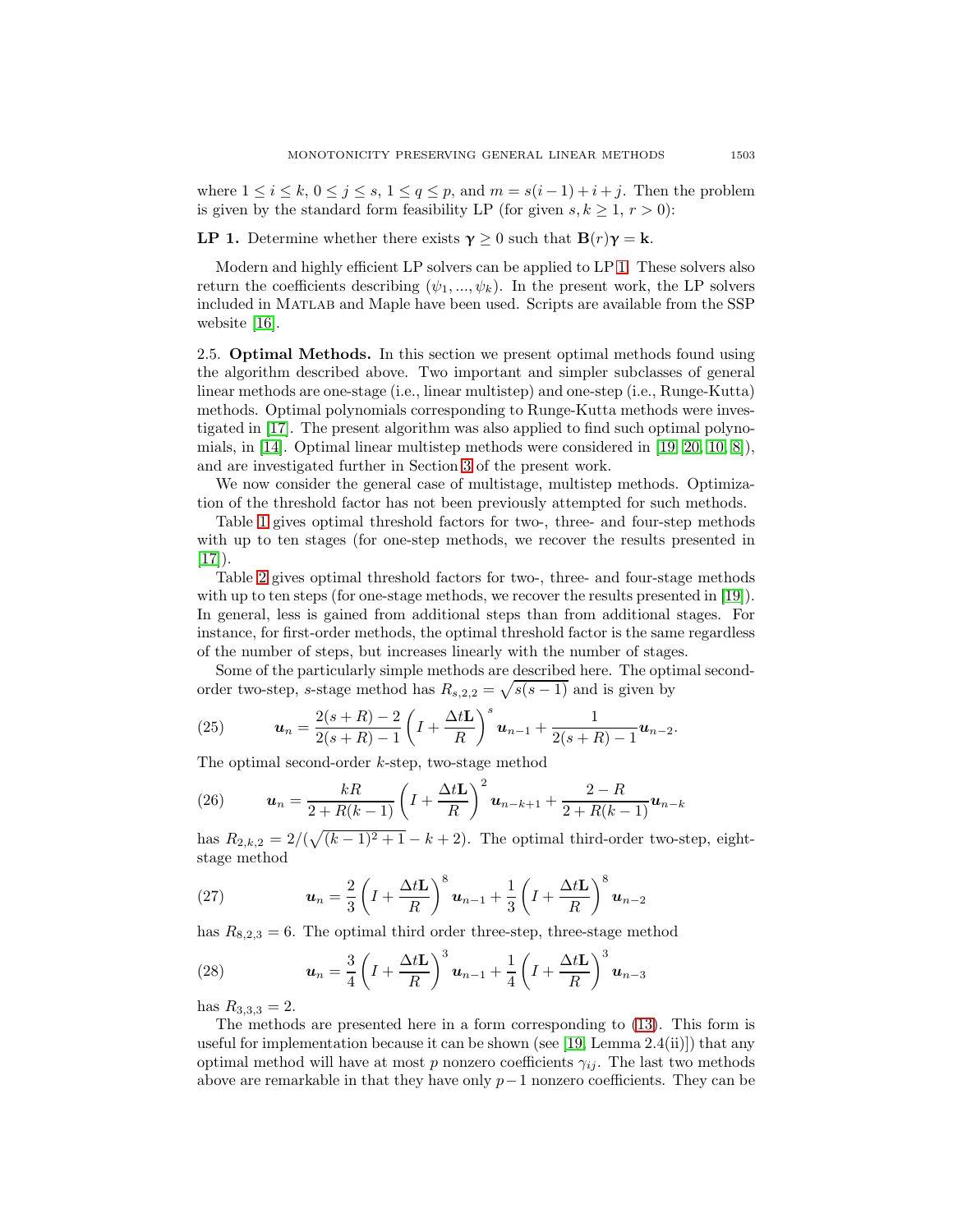<span id="page-7-1"></span>

|       |                |              |                |       |       | $\mathbf{p}$ |       |       |       |       |       |
|-------|----------------|--------------|----------------|-------|-------|--------------|-------|-------|-------|-------|-------|
|       | $\mathbf S$    | $\mathbf{1}$ | $\overline{2}$ | 3     | 4     | 5            | 6     | 7     | 8     | 9     | 10    |
|       | 1              | 1.0          |                |       |       |              |       |       |       |       |       |
|       | $\overline{2}$ | 2.0          | 1.414          | 0.732 |       |              |       |       |       |       |       |
|       | 3              | 3.0          | 2.449          | 1.651 | 1.284 | 0.654        |       |       |       |       |       |
|       | $\overline{4}$ | 4.0          | 3.464          | 2.507 | 2.118 | 1.620        | 1.217 |       |       |       |       |
| $k=2$ | 5              | 5.0          | 4.472          | 3.385 | 2.929 | 2.355        | 1.977 | 1.447 |       |       |       |
|       | 6              | 6.0          | 5.477          | 4.229 | 3.775 | 3.071        | 2.614 | 2.027 | 1.465 |       |       |
|       | 7              | 7.0          | 6.481          | 5.093 | 4.662 | 3.649        | 3.137 | 2.567 | 2.099 | 1.501 |       |
|       | 8              | 8.0          | 7.483          | 6.0   | 5.433 | 4.274        | 3.737 | 3.078 | 2.641 | 2.180 | 1.562 |
|       | 9              | 9.0          | 8.485          | 6.674 | 6.114 | 4.837        | 4.366 | 3.621 | 3.180 | 2.777 | 2.363 |
|       | 10             | 10.0         | 9.487          | 7.352 | 6.797 | 5.461        | 4.979 | 4.239 | 3.796 | 3.335 | 3.000 |
|       | 1              | 1.0          | 0.500          |       |       |              |       |       |       |       |       |
|       | $\overline{2}$ | 2.0          | 1.618          | 1.113 | 0.822 |              |       |       |       |       |       |
|       | 3              | 3.0          | 2.637          | 2.0   | 1.586 | 1.123        | 0.466 | 0.051 |       |       |       |
|       | $\overline{4}$ | 4.0          | 3.646          | 2.617 | 2.241 | 1.728        | 1.466 | 1.083 | 0.716 |       |       |
| $k=3$ | $\overline{5}$ | 5.0          | 4.651          | 3.393 | 3.060 | 2.489        | 2.215 | 1.879 | 1.655 | 1.342 |       |
|       | 6              | 6.0          | 5.653          | 4.229 | 3.897 | 3.284        | 2.994 | 2.582 | 2.291 | 2.011 | 1.668 |
|       | $\overline{7}$ | 7.0          | 6.655          | 5.093 | 4.777 | 4.016        | 3.701 | 3.135 | 2.846 | 2.412 | 2.093 |
|       | 8              | 8.0          | 7.657          | 6.0   | 5.624 | 4.633        | 4.307 | 3.708 | 3.393 | 2.898 | 2.515 |
|       | 9              | 9.0          | 8.658          | 6.674 | 6.303 | 5.251        | 4.911 | 4.267 | 3.891 | 3.350 | 3.019 |
|       | 10             | 10.0         | 9.659          | 7.352 | 6.985 | 5.884        | 5.557 | 4.794 | 4.446 | 3.822 | 3.513 |
|       | 1              | 1.0          | 0.667          | 0.333 |       |              |       |       |       |       |       |
|       | $\sqrt{2}$     | 2.0          | 1.721          | 1.243 | 0.934 | 0.542        |       |       |       |       |       |
|       | 3              | 3.0          | 2.732          | 2.0   | 1.684 | 1.223        | 0.928 | 0.555 |       |       |       |
|       | $\overline{4}$ | 4.0          | 3.737          | 2.617 | 2.331 | 1.883        | 1.664 | 1.406 | 1.188 | 0.602 | 0.325 |
| $k=4$ | 5              | 5.0          | 4.740          | 3.393 | 3.143 | 2.639        | 2.400 | 2.035 | 1.751 | 1.525 | 1.235 |
|       | 6              | 6.0          | 5.742          | 4.229 | 3.975 | 3.403        | 3.124 | 2.676 | 2.437 | 2.123 | 1.903 |
|       | $\overline{7}$ | 7.0          | 6.743          | 5.093 | 4.847 | 4.039        | 3.770 | 3.230 | 2.996 | 2.640 | 2.443 |
|       | 8              | 8.0          | 7.744          | 6.0   | 5.723 | 4.633        | 4.384 | 3.801 | 3.572 | 3.197 | 2.969 |
|       | 9              | 9.0          | 8.745          | 6.674 | 6.400 | 5.251        | 4.986 | 4.383 | 4.148 | 3.719 | 3.478 |
|       | 10             | 10.0         | 9.745          | 7.352 | 7.081 | 5.884        | 5.628 | 4.987 | 4.742 | 4.237 | 4.005 |

TABLE 1. Threshold factors  $R_{s,k,p}$  of optimal two-, three- and fourstep general linear methods.

implemented very efficiently by storing only the quantities  $\left(I + \frac{\Delta t \mathbf{L}}{R}\right)^s \boldsymbol{u}$  for each solution vector *u*.

The second-order methods are of particular interest because they are also optimal second-order SSP methods in their respective classes. For instance, the optimal second-order two-stage methods have been proposed as SSP methods in [\[12\]](#page-15-2), while the optimal second-order two-step methods have been proposed in [\[15\]](#page-15-18). The present results imply that these methods, which in some cases were obtained by nonlinear optimization, are indeed optimal, even among much larger classes of methods than those considered in [\[12,](#page-15-2) [15\]](#page-15-18). These results also imply the optimality of the thirdorder SSP general linear methods with up to three stages or three steps in [\[12,](#page-15-2) [15\]](#page-15-18).

### 3. Strong stability preserving linear multistep methods

<span id="page-7-0"></span>In the previous section, we investigated methods with optimal values of the threshold factor  $R$ , which governs the maximum timestep for monotonicity in the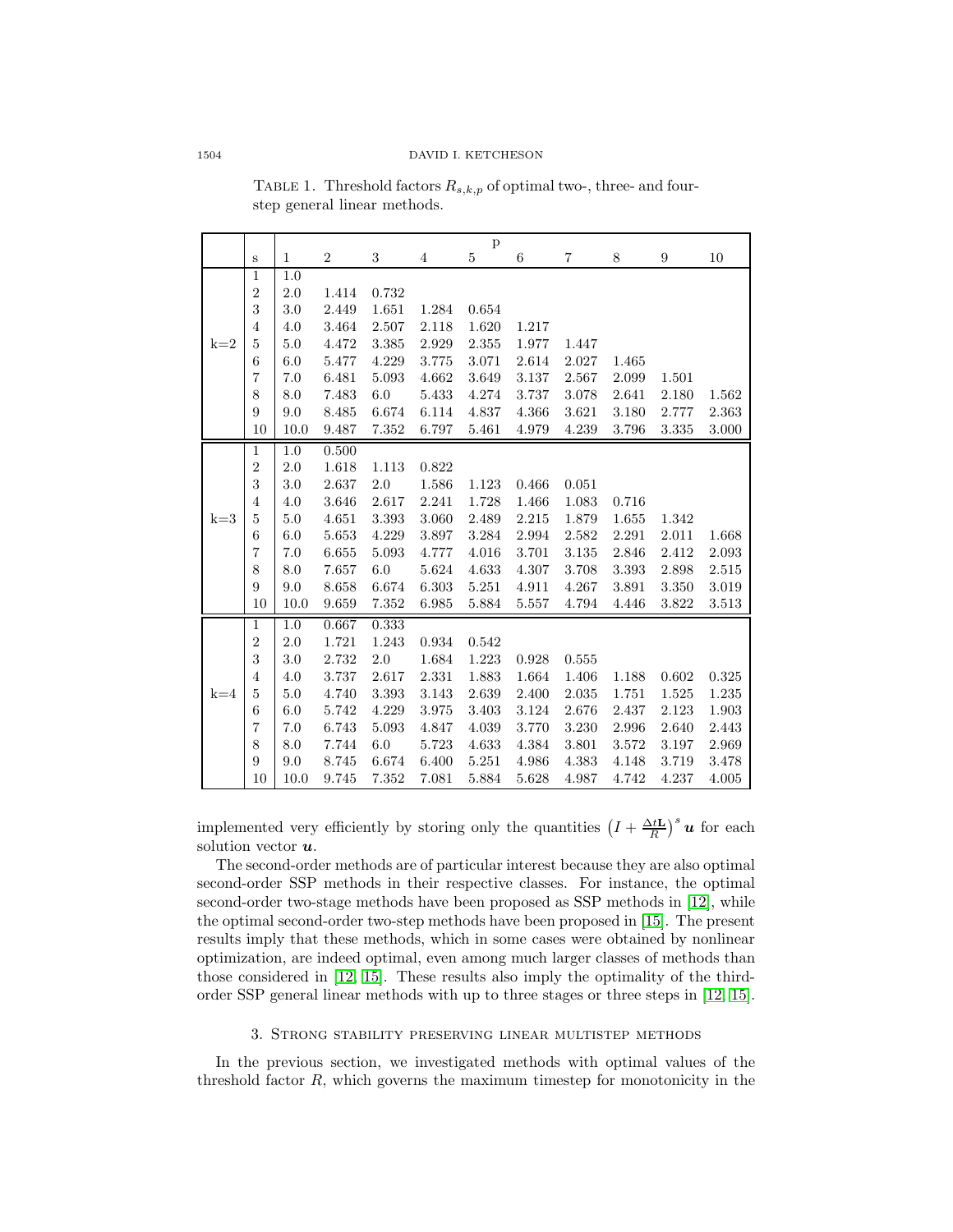|         |                |              |                |         |       | $\, {\bf p}$ |       |       |       |       |       |
|---------|----------------|--------------|----------------|---------|-------|--------------|-------|-------|-------|-------|-------|
|         | k              | $\mathbf{1}$ | $\overline{2}$ | $\,3$   | 4     | 5            | 6     | 7     | 8     | 9     | 10    |
|         | $\,1$          | $2.0\,$      | 1.0            |         |       |              |       |       |       |       |       |
|         | $\overline{2}$ | 2.0          | 1.414          | 0.732   |       |              |       |       |       |       |       |
|         | 3              | 2.0          | 1.618          | 1.113   | 0.823 |              |       |       |       |       |       |
|         | $\overline{4}$ | 2.0          | 1.721          | 1.243   | 0.934 | 0.542        |       |       |       |       |       |
| $s=2$   | 5              | $2.0\,$      | 1.781          | 1.243   | 0.984 | 0.674        | 0.434 |       |       |       |       |
|         | 6              | 2.0          | 1.820          | 1.243   | 1.028 | 0.796        | 0.575 | 0.263 |       |       |       |
|         | $\overline{7}$ | 2.0          | 1.847          | 1.243   | 1.063 | 0.833        | 0.691 | 0.413 | 0.174 |       |       |
|         | 8              | 2.0          | 1.867          | 1.243   | 1.089 | 0.876        | 0.750 | 0.484 | 0.308 | 0.010 |       |
|         | 9              | 2.0          | 1.883          | 1.243   | 1.109 | 0.905        | 0.765 | 0.573 | 0.395 | 0.186 | 0.021 |
|         | 10             | 2.0          | 1.895          | 1.243   | 1.124 | 0.905        | 0.779 | 0.614 | 0.481 | 0.266 | 0.115 |
|         | 1              | 3.0          | 2.0            | 1.0     |       |              |       |       |       |       |       |
|         | $\overline{2}$ | $3.0\,$      | 2.449          | 1.651   | 1.284 | 0.655        | 0.000 |       |       |       |       |
|         | 3              | 3.0          | 2.637          | 2.0     | 1.586 | 1.123        | 0.466 | 0.052 |       |       |       |
|         | 4              | 3.0          | 2.732          | 2.0     | 1.684 | 1.223        | 0.928 | 0.555 | 0.000 |       |       |
| $s = 3$ | 5              | 3.0          | 2.788          | 2.0     | 1.752 | 1.384        | 1.143 | 0.945 | 0.388 | 0.131 |       |
|         | 6              | $3.0\,$      | 2.825          | $2.0\,$ | 1.798 | 1.450        | 1.272 | 1.006 | 0.755 | 0.427 | 0.000 |
|         | 7              | $3.0\,$      | 2.851          | 2.0     | 1.831 | 1.467        | 1.301 | 1.018 | 0.851 | 0.656 | 0.257 |
|         | $\,8\,$        | 3.0          | 2.870          | 2.0     | 1.855 | 1.467        | 1.325 | 1.075 | 0.947 | 0.780 | 0.520 |
|         | 9              | 3.0          | 2.885          | 2.0     | 1.873 | 1.467        | 1.339 | 1.121 | 0.990 | 0.870 | 0.645 |
|         | 10             | 3.0          | 2.897          | 2.0     | 1.887 | 1.467        | 1.351 | 1.150 | 1.052 | 0.873 | 0.706 |
|         | 1              | 4.0          | 3.0            | 2.0     | 1.0   |              |       |       |       |       |       |
|         | $\overline{2}$ | 4.0          | 3.464          | 2.507   | 2.118 | 1.620        | 1.217 | 0.000 |       |       |       |
|         | 3              | 4.0          | 3.646          | 2.617   | 2.241 | 1.728        | 1.466 | 1.083 | 0.716 |       |       |
|         | $\overline{4}$ | 4.0          | 3.737          | 2.617   | 2.331 | 1.883        | 1.664 | 1.406 | 1.188 | 0.602 | 0.325 |
| $s = 4$ | 5              | 4.0          | 3.791          | 2.617   | 2.390 | 1.979        | 1.802 | 1.465 | 1.271 | 1.025 | 0.815 |
|         | 6              | 4.0          | 3.827          | 2.617   | 2.430 | 2.002        | 1.827 | 1.533 | 1.336 | 1.180 | 0.975 |
|         | 7              | 4.0          | 3.852          | 2.617   | 2.459 | 2.002        | 1.848 | 1.603 | 1.448 | 1.260 | 1.130 |
|         | 8              | 4.0          | 3.871          | 2.617   | 2.480 | 2.002        | 1.866 | 1.643 | 1.525 | 1.297 | 1.150 |
|         | 9              | 4.0          | 3.886          | 2.617   | 2.496 | 2.002        | 1.881 | 1.658 | 1.537 | 1.309 | 1.179 |
|         | 10             | 4.0          | 3.898          | 2.617   | 2.509 | 2.002        | 1.893 | 1.658 | 1.548 | 1.340 | 1.242 |

<span id="page-8-0"></span>TABLE 2. Threshold factors  $R_{s,k,p}$  of optimal two-, three-, and four-stage general linear methods.

solution of the linear autonomous problem [\(7\)](#page-1-2). We now investigate methods with optimal values of the SSP coefficient  $c$  (or  $\tilde{c}$ ), which governs the maximum timestep for monotonicity in the solution of the nonlinear nonautonomous problem [\(1\)](#page-0-3). For multistage methods, the problem of finding optimal SSP methods involves highly nonlinear order conditions, and cannot be solved by the technique used here. For linear multistep methods, however, the order conditions and the equations describing the SSP coefficient are linear in the coefficients of the method, and it is possible to solve the relevant optimization problem using bisection and solving a series of feasibility LPs. In each case, the appropriate LP is obtained by combining the order conditions and the inequalities that are necessarily satisfied by the SSP coefficient.

Note that, for explicit linear multistep methods, the quantities  $R$  and  $c$  are equal. For implicit linear multistep methods, the difference between the two is generally small (see Thm. 4.3 and Cor. 4.4 of [\[20\]](#page-15-6)).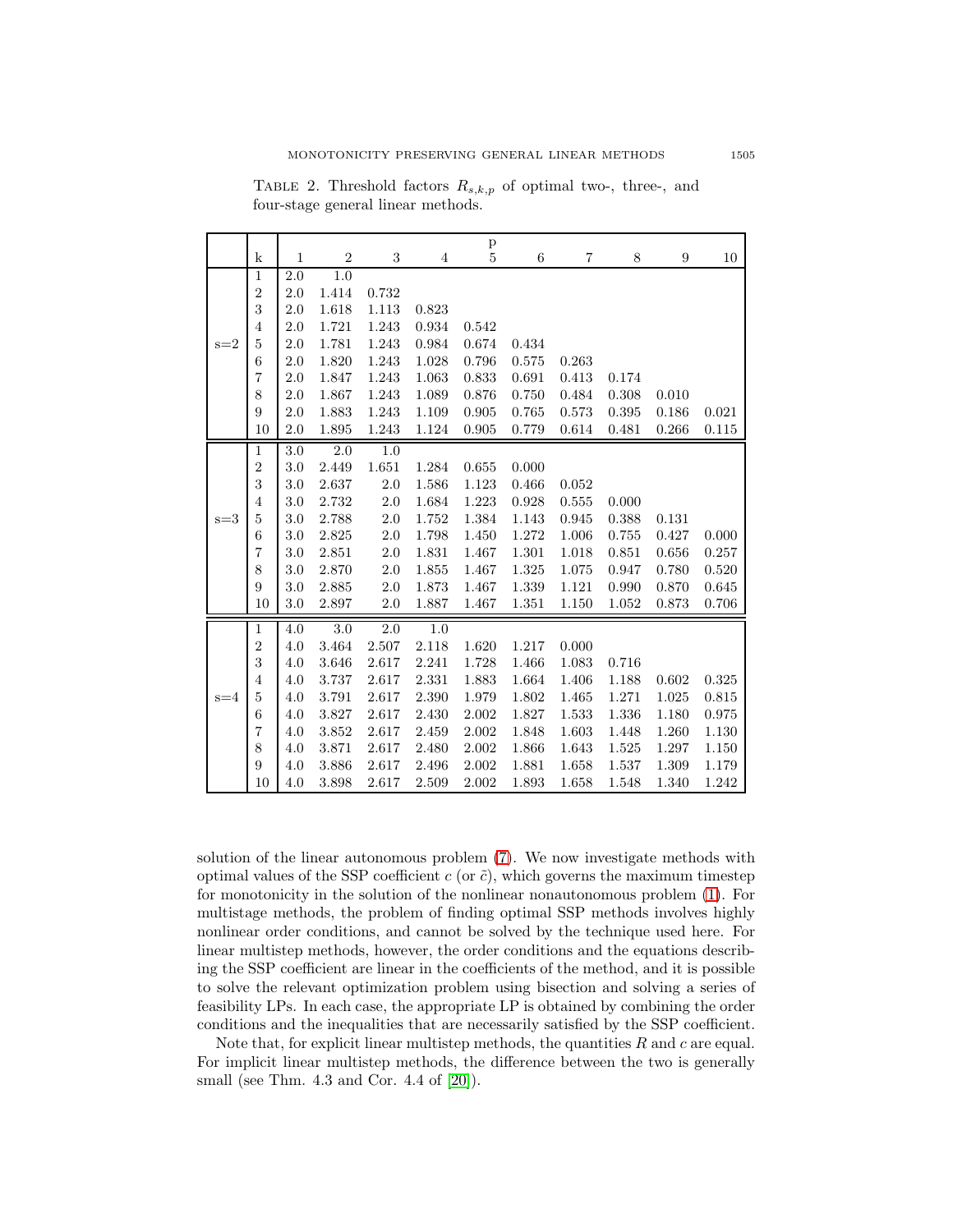In the following, we consider implicit and explicit linear multistep methods, including methods with downwinding.

3.1. **Explicit methods.** Optimal explicit linear multistep methods have been studied previously [\[23,](#page-16-3) [24,](#page-16-4) [19,](#page-15-5) [9\]](#page-15-19). Known results include optimal explicit methods of up to seventh-order and twenty steps, as well as an algorithm for finding the optimal methods of arbitrary order with arbitrary number of steps. Using the present algorithm we have computed optimal methods of up to fiftieth-order. Note that, since  $c = R$  for explicit linear multistep methods, this problem is just a special case of the problem discussed in the previous section, and the methods given here are optimal in terms of both threshold factor and SSP coefficient.

For simplicity, we use here the traditional notation for multistep methods, rather than the notation of the previous section. A  $k$ -step linear multistep method has the form

$$
\boldsymbol{u}_n = \sum_{j=0}^{k-1} \alpha_j \boldsymbol{u}_{n-k+j} + \Delta t \beta_j F(\boldsymbol{u}_{n-k+j}).
$$

The method is accurate to order p if

(29) 
$$
\sum_{j=0}^{k-1} (\alpha_j j^i + \beta_j i j^{i-1}) = k^i \qquad (0 \le i \le p)
$$

<span id="page-9-0"></span>and has SSP coefficient  $c \geq r$  if

(30) 
$$
\beta_j \ge 0 \qquad \alpha_j - r\beta_j \ge 0 \qquad (0 \le j \le k-1).
$$

If [\(30\)](#page-9-0) is satisfied for some  $r > 0$ , then clearly it is satisfied for any smaller positive value of  $r$ . This implies that bisection can be used to find  $c$ .

<span id="page-9-1"></span>Introducing  $\delta_j = \alpha_j - r\beta_j$ , the feasibility problem in this case (equivalent to LP [1](#page-6-0) with  $s = 1$ ) takes the form (for given positive integers k, p with  $p \le k$ )

**LP 2.** Given r, determine whether there exist  $\beta_j$ ,  $\delta_j$  such that

$$
\beta_j, \delta_j \ge 0 \qquad (0 \le j \le k-1),
$$
  

$$
\sum_{j=0}^{k-1} ((\delta_j + r\beta_j)j^i + \beta_j ij^{i-1}) = k^i \qquad (0 \le i \le p).
$$

Thus optimal methods may be found by applying the algorithm of Section [2.3,](#page-4-3) where the feasibility problem in step 3 is replaced by LP [2.](#page-9-1) Computed optimal values of the SSP coefficient for  $1 \leq k \leq 50, 1 \leq p \leq 15$  are shown in Table [3.](#page-10-0) Again, these values are also optimal threshold factors for methods in their classes. In the notation of the previous sections, the optimal coefficients are values of  $R_{1,k,p}$ .

3.2. **Explicit methods with downwinding.** A k-step linear multistep method with downwinding takes the form

<span id="page-9-2"></span>(31) 
$$
\mathbf{u}_n = \sum_{j=0}^{k-1} \alpha_j \mathbf{u}_{n-k+j} + \Delta t \beta_j F(\mathbf{u}_{n-k+j}) + \Delta t \tilde{\beta}_j \tilde{F}(\mathbf{u}_{n-k+j}).
$$

<span id="page-9-3"></span>The method is accurate to order p if k

(32) 
$$
\sum_{j=0}^{k-1} (\alpha_j j^i + \beta_j i j^{i-1} - \tilde{\beta}_j i j^{i-1}) = k^i \qquad (0 \le i \le p)
$$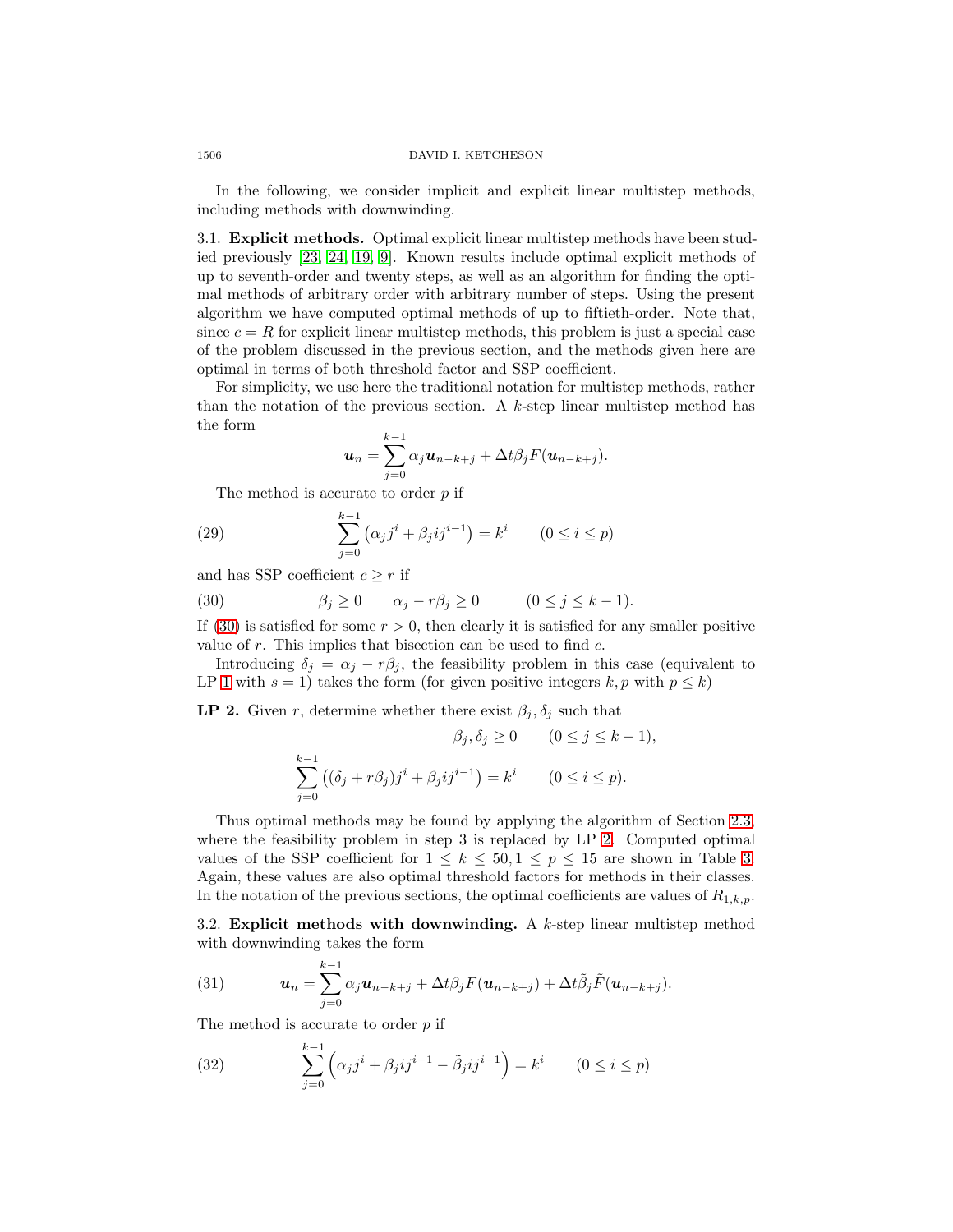|                | $\,1$          | $\overline{2}$ | 3              | $\overline{4}$ | 5              | 6              | 7              | 8              | 9                        | 10                                      | 11             | 12             | 13             | 14             | 15             |
|----------------|----------------|----------------|----------------|----------------|----------------|----------------|----------------|----------------|--------------------------|-----------------------------------------|----------------|----------------|----------------|----------------|----------------|
| $\overline{1}$ | 1.000          |                |                |                |                |                |                |                |                          |                                         |                |                |                |                |                |
| $\overline{2}$ | 1.000          |                |                |                |                |                |                |                |                          |                                         |                |                |                |                |                |
| 3              | 1.000          | 0.500          |                |                |                |                |                |                |                          |                                         |                |                |                |                |                |
| 4              | 1.000          | 0.667          | 0.333          |                |                |                |                |                |                          |                                         |                |                |                |                |                |
| 5              | 1.000          | 0.750          | 0.500          | 0.021          |                |                |                |                |                          |                                         |                |                |                |                |                |
| 6              | 1.000          | 0.800          | 0.583          | 0.165          |                |                |                |                |                          |                                         |                |                |                |                |                |
| 7              | 1.000          | 0.833          | 0.583          | 0.282          | 0.038          |                |                |                |                          |                                         |                |                |                |                |                |
| 8              | 1.000          | 0.857          | 0.583          | 0.359          | 0.145          |                |                |                |                          |                                         |                |                |                |                |                |
| 9              | 1.000          | 0.875          | 0.583          | 0.393          | 0.228          |                |                |                |                          |                                         |                |                |                |                |                |
| 10             | 1.000          | 0.889          | 0.583          | 0.421          | 0.282          | 0.052          |                |                |                          |                                         |                |                |                |                |                |
| 11             | 1.000          | 0.900          | 0.583          | 0.443          | 0.317          | 0.115          |                |                |                          |                                         |                |                |                |                |                |
| 12             | 1.000          | 0.909          | 0.583          | 0.460          | 0.345          | 0.175          | 0.018          |                |                          |                                         |                |                |                |                |                |
| 13             | 1.000          | 0.917          | 0.583          | 0.474          | 0.370          | 0.210          | 0.077          |                |                          |                                         |                |                |                |                |                |
| 14             | 1.000          | 0.923          | 0.583          | 0.484          | 0.390          | 0.236          | 0.116          |                |                          |                                         |                |                |                |                |                |
| 15             | 1.000          | 0.929          | 0.583          | 0.493          | 0.406          | 0.259          | 0.154          | 0.012          |                          |                                         |                |                |                |                |                |
| 16             | 1.000          | 0.933          | 0.583          | 0.501          | 0.411          | 0.276          | 0.177          | 0.044          |                          |                                         |                |                |                |                |                |
| 17             | 1.000          | 0.938          | 0.583          | 0.507          | 0.411          | 0.291          | 0.198          | 0.075          |                          |                                         |                |                |                |                |                |
| 18             | 1.000          | 0.941          | 0.583          | 0.513          | 0.411          | 0.304          | 0.217          | 0.106          | 0.003                    |                                         |                |                |                |                |                |
| 19             | 1.000          | 0.944          | 0.583          | 0.517          | 0.411          | 0.314          | 0.232          | 0.128          | 0.035                    |                                         |                |                |                |                |                |
| 20             | 1.000          | 0.947          | 0.583 0.521    |                | 0.411          | 0.322          | 0.246          | 0.148          | 0.063                    |                                         |                |                |                |                |                |
| 21             | 1.000          | 0.950          | 0.583          | 0.525          | 0.411          | 0.330          | 0.259          | 0.163          | 0.082                    |                                         |                |                |                |                |                |
| 22             | 1.000          | 0.952          | 0.583          | 0.528          | 0.411          | 0.337          | 0.269          | 0.177          | 0.100                    | 0.010                                   |                |                |                |                |                |
| 23             | 1.000          | 0.955          | 0.583          | 0.531          | 0.411          | 0.342          | 0.278          | 0.190          | 0.116                    | 0.031                                   |                |                |                |                |                |
| 24             | 1.000          | 0.957          | 0.583          | 0.534          | 0.411          | 0.347          | 0.286          | 0.201          | 0.131                    | 0.048                                   |                |                |                |                |                |
| 25             | 1.000          | 0.958          | 0.583          | 0.536          | 0.411          | 0.351          | 0.294          | 0.210          | 0.145                    | 0.063                                   |                |                |                |                |                |
| 26             | 1.000          | 0.960          | 0.583          | 0.538          | 0.411          | 0.354          | 0.301          | 0.220          | 0.155                    | 0.078                                   | 0.012          |                |                |                |                |
| 27             | 1.000          | 0.962          | 0.583          | 0.540          | 0.411          | 0.358          | 0.307          | 0.228          | 0.165                    | 0.091                                   | 0.027          |                |                |                |                |
| 28             | 1.000          | 0.963          | 0.583          | 0.542          | 0.411          | 0.360          | 0.312          | 0.234          | 0.174                    | 0.105                                   | 0.042          |                |                |                |                |
| 29             | 1.000          | 0.964          | 0.583          | 0.543          | 0.411 0.363    |                | 0.317          | 0.240          | 0.184                    | 0.116                                   | 0.055          |                |                |                |                |
| 30             | 1.000          | 0.966          | 0.583          | 0.545          | 0.411          | 0.365          | 0.319          | 0.246          | 0.191                    | 0.125                                   | 0.066          | 0.002          |                |                |                |
| 31             | 1.000          | 0.967          | 0.583          | 0.546          | 0.411 0.368    |                | 0.319          | 0.250          | 0.199                    | 0.134                                   | 0.079          | 0.014          |                |                |                |
| 32             | 1.000          | 0.968          | 0.583          | 0.548          | 0.411          | 0.370          | 0.319          | 0.255          | 0.205                    | 0.142                                   | 0.089          | 0.026          |                |                |                |
| 33             | 1.000          | 0.969          | 0.583          | 0.549          | 0.411          | 0.371          | 0.319          | 0.259          | 0.211                    | 0.150                                   | 0.097          | 0.036          |                |                |                |
| 34             | 1.000          | 0.970          | 0.583          | 0.550          | 0.411          | 0.373          | 0.319          | 0.262          | 0.216                    | 0.157                                   | 0.106          | 0.047          |                |                |                |
| 35             | 1.000          | 0.971          | 0.583          | 0.551          | 0.411          | 0.375          | 0.319          | 0.266          | 0.221                    | 0.164                                   | 0.114          | 0.057          | 0.005          |                |                |
| 36             | 1.000          | 0.971          | 0.583          | 0.552          | 0.411          | 0.376          | 0.319          | 0.269          | 0.225                    | 0.169                                   | 0.121          | 0.066          | 0.016          |                |                |
| 37             | 1.000          | 0.972          | 0.583          | 0.553          | 0.411          | 0.377          | 0.319          | 0.271          | 0.229                    | 0.175                                   | 0.128          | 0.074          | 0.027          |                |                |
| 38             | 1.000          | 0.973          | 0.583          | 0.554          | 0.411          | 0.378          | 0.319          | 0.274          | 0.233                    | 0.180                                   | 0.134          | 0.082          | 0.036          |                |                |
| 39             | 1.000          | 0.974          | 0.583          | 0.555          | 0.411          | 0.379          | 0.319          | 0.276          | 0.237                    | 0.185                                   | 0.140          | 0.089          | 0.044          |                |                |
| 40             | 1.000          | 0.974          | 0.583          | 0.555          | 0.411          | 0.380          | 0.319          | 0.278          | 0.240                    | 0.189                                   | 0.146          | 0.096          | 0.052          | 0.003          |                |
| 41             | 1.000          | 0.975          | 0.583          | 0.556          | 0.411          | 0.381          | 0.319          | 0.280          | 0.243                    | 0.193                                   | 0.152          | 0.103          | 0.059          | 0.011          |                |
| 42             | 1.000          | 0.976          | 0.583          | 0.557          | 0.411          | 0.382          | 0.319          | 0.281          | 0.246                    | 0.197                                   | 0.156          | 0.109          | 0.066          | 0.020          |                |
| 43             | 1.000          | 0.976          | 0.583          | 0.557          | 0.411          | 0.383          | 0.319          | 0.283          | 0.249                    | 0.200                                   | 0.161          | 0.114          | 0.073          | 0.027          |                |
| 44             | 1.000          | 0.977          | 0.583          | 0.558          | 0.411          | 0.384          | 0.319          | 0.284          | 0.251                    | 0.203                                   | 0.165          | 0.119          | 0.079          | 0.034          |                |
| 45             | 1.000          | 0.977          | 0.583          | 0.559          | 0.411          | 0.385          | 0.319          | 0.286          | 0.253                    | 0.206                                   | 0.169          | 0.124          | 0.085          | 0.040          | 0.000          |
| 46             | 1.000          | 0.978          | 0.583          | 0.559          | 0.411          | 0.385          | 0.319          | 0.287          | 0.256                    | 0.209                                   | 0.172          | 0.129          | 0.090          | 0.047          | 0.008          |
| 47             | 1.000          | 0.978          | 0.583          | 0.560          | 0.411          | 0.386<br>0.387 | 0.319          | 0.288          | 0.258                    | 0.211                                   | 0.176<br>0.179 | 0.133          | 0.095          | 0.053          | 0.015          |
| 48<br>49       | 1.000<br>1.000 | 0.979<br>0.979 | 0.583<br>0.583 | 0.560<br>0.561 | 0.411<br>0.411 | 0.387          | 0.319<br>0.319 | 0.289<br>0.290 | 0.260<br>$0.261$ $0.215$ | 0.213                                   | 0.182          | 0.138<br>0.141 | 0.100<br>0.105 | 0.058<br>0.064 | 0.022<br>0.028 |
| 50             | 1.000          | 0.980          | 0.583          | 0.561          | 0.411          | 0.388 0.319    |                |                |                          | $0.291$ $0.261$ $0.218$ $0.185$ $0.145$ |                |                | 0.109          | 0.069          | 0.034          |
|                |                |                |                |                |                |                |                |                |                          |                                         |                |                |                |                |                |

<span id="page-10-0"></span>Table 3. SSP coefficients of optimal explicit linear multistep methods

<span id="page-10-2"></span>and has SSP coefficient  $\tilde{c}\geq r$  if

- (33a)  $\beta_j, \tilde{\beta}_j \ge 0 \qquad (0 \le j \le k 1),$
- <span id="page-10-1"></span>(33b)  $\alpha_j - r(\beta_j + \tilde{\beta}_j) \ge 0$   $(0 \le j \le k - 1).$

Optimal SSP explicit linear multistep methods with downwinding have been studied previously [\[24,](#page-16-4) [10,](#page-15-12) [22,](#page-16-5) [8\]](#page-15-3). Previous searches for methods in this class were restricted to methods satisfying  $\beta_j \tilde{\beta}_j = 0$ . The following lemma shows that this restriction is automatically satisfied by optimal methods.

<span id="page-10-3"></span>**Lemma 2.** Any optimal SSP method of the form [\(31\)](#page-9-2) has the property that  $\beta_j \tilde{\beta}_j =$ for each j.

*Proof.* Note that the order conditions [\(32\)](#page-9-3) depend only on the difference  $\beta_j - \tilde{\beta}_j$ , while the inequality constraint [\(33b\)](#page-10-1) can be written as (setting  $r = \tilde{c}$ )

$$
\tilde{c} \le \alpha_j / (\beta_j + \tilde{\beta}_j).
$$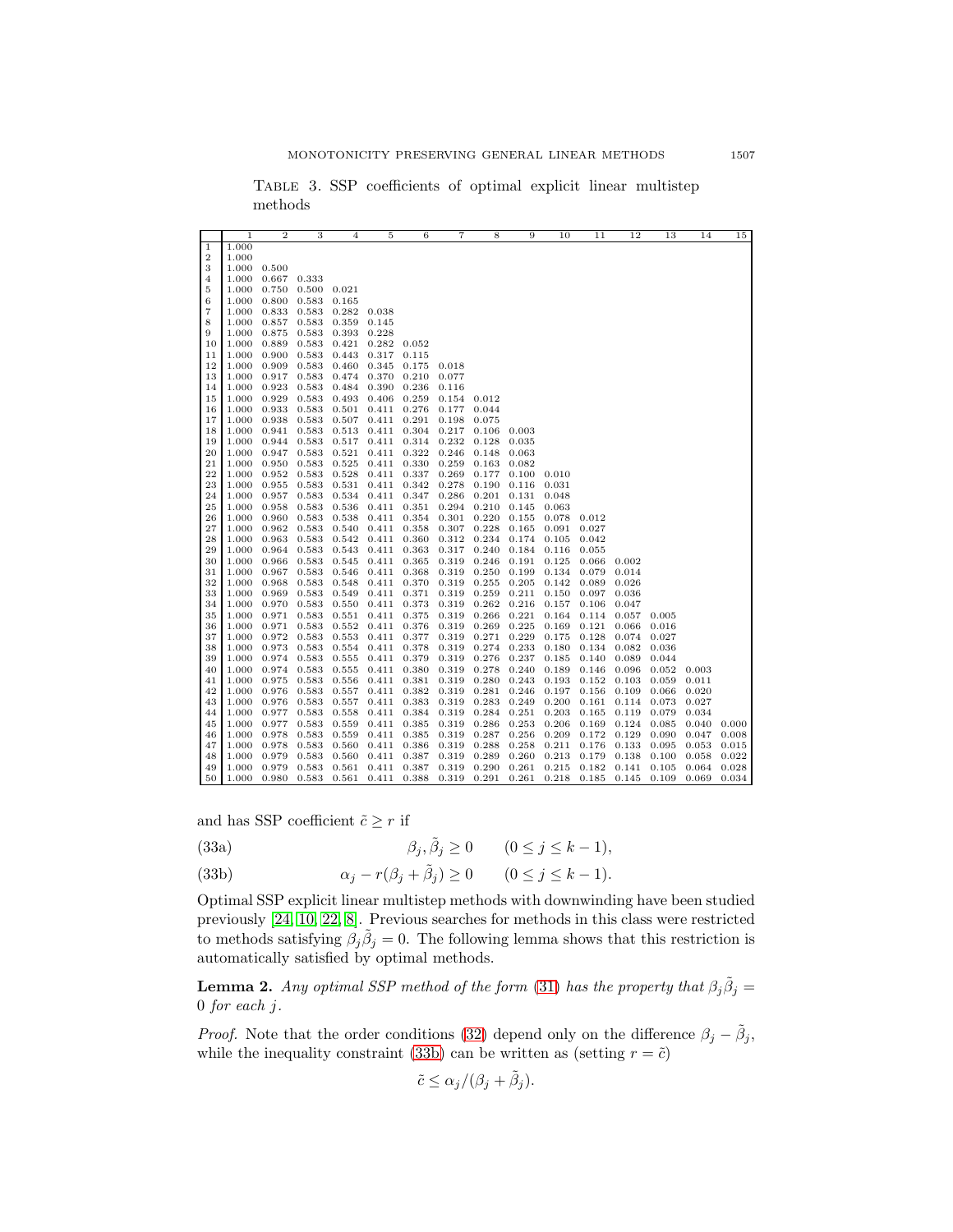Suppose that an optimal method has  $\beta_j > \tilde{\beta}_j > 0$  for  $j \in J_1 \subset (0, 1, \ldots, k-1)$  and  $\tilde{\beta}_j > \beta_j > 0$  for  $j \in J_2 \subset (0, 1, \ldots, k-1)$ . Then for  $j \in J_1$  set  $\beta_j^* = \beta_j - \tilde{\beta}_j$  and  $\tilde{\beta}_j^* = 0$ ; for  $j \in J_2$  set  $\tilde{\beta}_j^* = \tilde{\beta}_j - \beta_j$  and  $\beta_j^* = 0$ . Then  $(\alpha, \beta^*)$  satisfies [\(33\)](#page-10-2) and [\(32\)](#page-9-3) with a larger value of  $\tilde{c}$ , which is a contradiction.

Lemma [2](#page-10-3) could be used to write the optimization problem in terms of fewer variables, as was done in [\[22,](#page-16-5) [8\]](#page-15-3). However, by retaining all of the  $\beta_j$ ,  $\beta_j$ , the problem can be solved more easily. If  $(33)$  is satisfied for some positive value of  $\tilde{c}$ , then it holds for any smaller positive value. Hence we are again justified in using bisection to find optimal methods. The feasibility problem to be solved at each step is (with  $\delta_j = \alpha_j - r(\beta_j + \beta_j))$ :

**LP 3.** Given r, determine whether there exist  $\beta$ ,  $\tilde{\beta}$ ,  $\delta$  such that

$$
\beta_j, \tilde{\beta}_j, \delta_j \ge 0 \qquad (0 \le j \le k - 1),
$$
  

$$
\sum_{j=0}^{k-1} ((\delta_j + r\beta_j + r\tilde{\beta}_j)j^i + \beta_j ij^{i-1} - \tilde{\beta}_j ij^{i-1}) = k^i \qquad (0 \le i \le p).
$$

Optimal coefficients are known for methods with up to  $k = 10$  steps and order  $p = 6$  [\[8\]](#page-15-3). Optimal SSP coefficients for  $1 \leq k \leq 50, 1 \leq p \leq 15$  are given in Table [4.](#page-12-0) For  $p \leq 6, k \leq 10$ , these values agree with those reported in [\[8\]](#page-15-3). The remaining values are new. Note that, for large values of  $k$ , there is little or no difference between the SSP coefficient for the optimal methods with and without downwinding.

3.3. **Implicit methods.** A k-step implicit linear multistep method has the form

$$
\boldsymbol{u}_n - \Delta t \beta_k F(\boldsymbol{u}_n) = \sum_{j=0}^{k-1} \alpha_j \boldsymbol{u}_{n-k+j} + \Delta t \beta_j F(\boldsymbol{u}_{n-k+j}).
$$

The method is accurate to order p if

(34) 
$$
\sum_{j=0}^{k-1} \alpha_j j^i + \sum_{j=0}^k \beta_j i j^{i-1} = k^i \qquad (0 \le i \le p).
$$

and has SSP coefficient  $\tilde{c} \geq r$  if

(35) 
$$
\beta_j \geq 0, \qquad \alpha_j - r\beta_j \geq 0 \qquad (0 \leq j \leq k).
$$

Again we can find optimal methods in this class using bisection, but with the following feasibility LP (where  $\delta_i = \alpha_i - r\beta_i$ ):

**LP 4.** Given r, determine whether there exist  $\delta_j$ ,  $\beta_j$  such that

$$
\beta_j, \delta_j \ge 0 \qquad (0 \le j \le k-1),
$$
  

$$
\sum_{j=0}^{k-1} (\delta_j + r\beta_j) j^i + \sum_{j=0}^k \beta_j i j^{i-1} = k^i \qquad (0 \le i \le p).
$$

SSP coefficients of optimal methods for  $1 \leq k \leq 20, 1 \leq p \leq 8$  were computed in [\[20\]](#page-15-6). SSP coefficients of optimal methods for  $1 \leq k \leq 50, 1 \leq p \leq 15$  are listed in Table [5.](#page-13-0)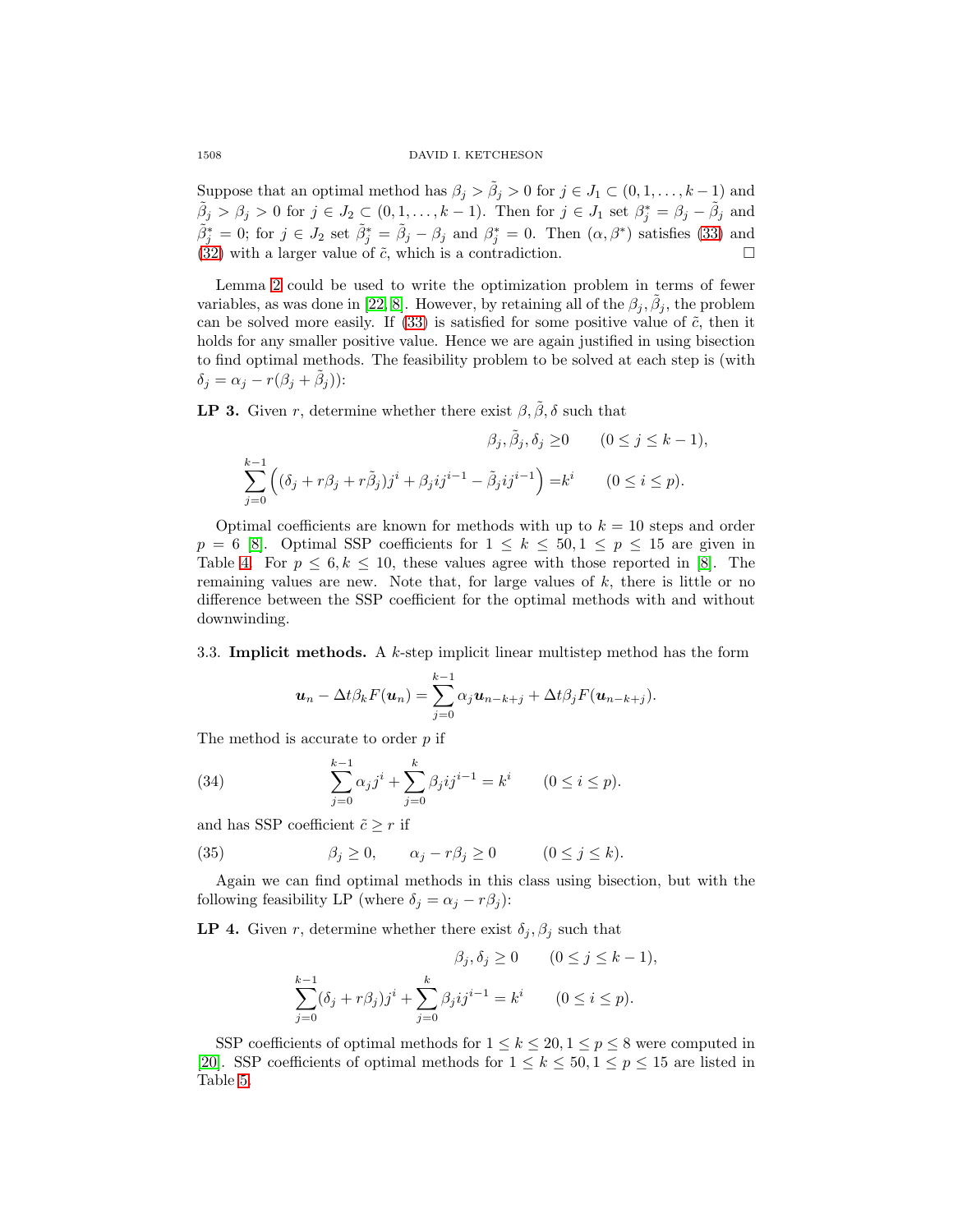<span id="page-12-0"></span>Table 4. SSP coefficients for optimal explicit linear multistep methods with downwinding

|                | $\mathbf{1}$ | $\overline{2}$ | 3     | $\overline{4}$ | 5     | 6     | $\overline{7}$ | 8     | 9     | 10    | 11    | 12    | 13              | 14    | 15    |
|----------------|--------------|----------------|-------|----------------|-------|-------|----------------|-------|-------|-------|-------|-------|-----------------|-------|-------|
| 1              | 1.000        |                |       |                |       |       |                |       |       |       |       |       |                 |       |       |
| $\overline{2}$ | 1.000        | 0.500          |       |                |       |       |                |       |       |       |       |       |                 |       |       |
| 3              | 1.000        | 0.667          | 0.287 |                |       |       |                |       |       |       |       |       |                 |       |       |
| 4              | 1.000        | 0.750          | 0.415 | 0.159          |       |       |                |       |       |       |       |       |                 |       |       |
| 5              | 1.000        | 0.800          | 0.517 | 0.237          | 0.087 |       |                |       |       |       |       |       |                 |       |       |
| 6              | 1.000        | 0.833          | 0.583 | 0.283          | 0.131 | 0.046 |                |       |       |       |       |       |                 |       |       |
| 7              | 1.000        | 0.857          | 0.583 | 0.360          | 0.187 | 0.081 | 0.024          |       |       |       |       |       |                 |       |       |
| 8              | 1.000        | 0.875          | 0.583 | 0.394          | 0.223 | 0.107 | 0.044          | 0.013 |       |       |       |       |                 |       |       |
| 9              | 1.000        | 0.889          | 0.583 | 0.424          | 0.261 | 0.142 | 0.068          | 0.025 | 0.007 |       |       |       |                 |       |       |
| 10             | 1.000        | 0.900          | 0.583 | 0.447          | 0.299 | 0.175 | 0.086          | 0.037 | 0.013 | 0.003 |       |       |                 |       |       |
| 11             | 1.000        | 0.909          | 0.583 | 0.464          | 0.326 | 0.199 | 0.104          | 0.056 | 0.022 | 0.007 | 0.002 |       |                 |       |       |
| 12             | 1.000        | 0.917          | 0.583 | 0.477          | 0.351 | 0.215 | 0.131          | 0.069 | 0.030 | 0.012 | 0.004 | 0.000 |                 |       |       |
| 13             | 1.000        | 0.923          | 0.583 | 0.487          | 0.372 | 0.242 | 0.154          | 0.083 | 0.044 | 0.019 | 0.007 | 0.002 | 0.000           |       |       |
| 14             | 1.000        | 0.929          | 0.583 | 0.496          | 0.391 | 0.266 | 0.171          | 0.096 | 0.055 | 0.024 | 0.010 | 0.004 | 0.001           | 0.000 |       |
| 15             | 1.000        | 0.933          | 0.583 | 0.503          | 0.407 | 0.280 | 0.187          | 0.112 | 0.066 | 0.034 | 0.016 | 0.006 | 0.002           | 0.001 | 0.000 |
| 16             | 1.000        | 0.938          | 0.583 | 0.509          | 0.411 | 0.295 | 0.199          | 0.133 | 0.075 | 0.043 | 0.020 | 0.008 | 0.003           | 0.001 | 0.000 |
| 17             | 1.000        | 0.941          | 0.583 | 0.514          | 0.411 | 0.307 | 0.216          | 0.147 | 0.086 | 0.051 | 0.025 | 0.013 | 0.005           | 0.002 | 0.001 |
| 18             | 1.000        | 0.944          | 0.583 | 0.519          | 0.411 | 0.317 | 0.232          | 0.161 | 0.095 | 0.060 | 0.032 | 0.016 | 0.007           | 0.003 | 0.001 |
| 19             | 1.000        | 0.947          | 0.583 | 0.523          | 0.411 | 0.326 | 0.243          | 0.173 | 0.111 | 0.067 | 0.040 | 0.020 | 0.010           | 0.004 | 0.002 |
| 20             | 1.000        | 0.950          | 0.583 | 0.526          | 0.411 | 0.334 | 0.254          | 0.182 | 0.125 | 0.077 | 0.046 | 0.024 | 0.013           | 0.005 | 0.002 |
| 21             | 1.000        | 0.952          | 0.583 | 0.529          | 0.411 | 0.339 | 0.263          | 0.189 | 0.135 | 0.084 | 0.053 | 0.030 | 0.015           | 0.007 | 0.004 |
| 22             | 1.000        | 0.955          | 0.583 | 0.532          | 0.411 | 0.344 | 0.272          | 0.201 | 0.146 | 0.090 | 0.059 | 0.036 | 0.018           | 0.010 | 0.004 |
| 23             | 1.000        | 0.957          | 0.583 | 0.535          | 0.411 | 0.349 | 0.280          | 0.212 | 0.157 | 0.103 | 0.066 | 0.040 | 0.022           | 0.012 | 0.006 |
| 24             | 1.000        | 0.958          | 0.583 | 0.537          | 0.411 | 0.353 | 0.288          | 0.220 | 0.164 | 0.113 | 0.073 | 0.047 | 0.026           | 0.015 | 0.007 |
| 25             | 1.000        | 0.960          | 0.583 | 0.539          | 0.411 | 0.356 | 0.295          | 0.228 | 0.171 | 0.122 | 0.079 | 0.052 | 0.031           | 0.017 | 0.009 |
| 26             | 1.000        | 0.962          | 0.583 | 0.541          | 0.411 | 0.359 | 0.302          | 0.235 | 0.177 | 0.132 | 0.085 | 0.057 | 0.036           | 0.020 | 0.011 |
| 27             | 1.000        | 0.963          | 0.583 | 0.543          | 0.411 | 0.362 | 0.307          | 0.241 | 0.183 | 0.140 | 0.092 | 0.063 | 0.040           | 0.023 | 0.013 |
| 28             | 1.000        | 0.964          | 0.583 | 0.544          | 0.411 | 0.365 | 0.312          | 0.246 | 0.189 | 0.147 | 0.102 | 0.069 | 0.045           | 0.027 | 0.015 |
| 29             | 1.000        | 0.966          | 0.583 | 0.546          | 0.411 | 0.367 | 0.317          | 0.250 | 0.196 | 0.154 | 0.109 | 0.074 | 0.050           | 0.031 | 0.018 |
| 30             | 1.000        | 0.967          | 0.583 | 0.547          | 0.411 | 0.369 | 0.319          | 0.254 | 0.202 | 0.159 | 0.117 | 0.079 | 0.054           | 0.034 | 0.020 |
| 31             | 1.000        | 0.968          | 0.583 | 0.548          | 0.411 | 0.371 | 0.319          | 0.257 | 0.209 | 0.164 | 0.124 | 0.084 | 0.058           | 0.038 | 0.023 |
| 32             | 1.000        | 0.969          | 0.583 | 0.549          | 0.411 | 0.373 | 0.319          | 0.261 | 0.214 | 0.169 | 0.131 | 0.089 | 0.064           | 0.043 | 0.026 |
| 33             | 1.000        | 0.970          | 0.583 | 0.550          | 0.411 | 0.374 | 0.319          | 0.265 | 0.219 | 0.173 | 0.137 | 0.096 | 0.068           | 0.047 | 0.029 |
| 34             | 1.000        | 0.971          | 0.583 | 0.551          | 0.411 | 0.376 | 0.319          | 0.268 | 0.224 | 0.178 | 0.142 | 0.102 | 0.072           | 0.050 | 0.033 |
| 35             | 1.000        | 0.971          | 0.583 | 0.552          | 0.411 | 0.377 | 0.319          | 0.271 | 0.228 | 0.182 | 0.146 | 0.109 | 0.076           | 0.054 | 0.036 |
| 36             | 1.000        | 0.972          | 0.583 | 0.553          | 0.411 | 0.378 | 0.319          | 0.273 | 0.231 | 0.185 | 0.151 | 0.115 | 0.081           | 0.058 | 0.039 |
| 37             | 1.000        | 0.973          | 0.583 | 0.554          | 0.411 | 0.379 | 0.319          | 0.276 | 0.235 | 0.190 | 0.155 | 0.120 | 0.085           | 0.062 | 0.043 |
| 38             | 1.000        | 0.974          | 0.583 | 0.555          | 0.411 | 0.380 | 0.319          | 0.278 | 0.238 | 0.194 | 0.159 | 0.126 | 0.089           | 0.066 | 0.046 |
| 39             | 1.000        | 0.974          | 0.583 | 0.556          | 0.411 | 0.381 | 0.319          | 0.279 | 0.240 | 0.198 | 0.162 | 0.130 | 0.095           | 0.070 | 0.049 |
| 40             | 1.000        | 0.975          | 0.583 | 0.556          | 0.411 | 0.382 | 0.319          | 0.281 | 0.243 | 0.202 | 0.166 | 0.134 | 0.100           | 0.073 | 0.052 |
| 41             | 1.000        | 0.976          | 0.583 | 0.557          | 0.411 | 0.383 | 0.319          | 0.283 | 0.245 | 0.206 | 0.169 | 0.138 | 0.105           | 0.076 | 0.056 |
| 42             | 1.000        | 0.976          | 0.583 | 0.558          | 0.411 | 0.384 | 0.319          | 0.284 | 0.248 | 0.208 | 0.172 | 0.142 | 0.109           | 0.080 | 0.060 |
| 43             | 1.000        | 0.977          | 0.583 | 0.558          | 0.411 | 0.385 | 0.319          | 0.286 | 0.249 | 0.211 | 0.174 | 0.145 | 0.114           | 0.083 | 0.063 |
| 44             | 1.000        | 0.977          | 0.583 | 0.559          | 0.411 | 0.385 | 0.319          | 0.287 | 0.251 | 0.214 | 0.177 | 0.148 | 0.119           | 0.086 | 0.066 |
| 45             | 1.000        | 0.978          | 0.583 | 0.560          | 0.411 | 0.386 | 0.319          | 0.288 | 0.254 | 0.216 | 0.179 | 0.151 | 0.122           | 0.091 | 0.069 |
| 46             | 1.000        | 0.978          | 0.583 | 0.560          | 0.411 | 0.387 | 0.319          | 0.289 | 0.256 | 0.218 | 0.182 | 0.154 | 0.126           | 0.095 | 0.072 |
| 47             | 1.000        | 0.979          | 0.583 | 0.561          | 0.411 | 0.387 | 0.319          | 0.290 | 0.258 | 0.220 | 0.185 | 0.157 | 0.129           | 0.099 | 0.075 |
| 48             | 1.000        | 0.979          | 0.583 | 0.561          | 0.411 | 0.388 | 0.319          | 0.291 | 0.260 | 0.222 | 0.188 | 0.160 | 0.132           | 0.103 | 0.078 |
| 49             | 1.000        | 0.980          | 0.583 | 0.562          | 0.411 | 0.388 | 0.319          | 0.292 | 0.261 | 0.224 | 0.191 | 0.162 | 0.135           | 0.107 | 0.080 |
| 50             | 1.000        | 0.980          | 0.583 | 0.562          | 0.411 | 0.389 | 0.319          | 0.292 | 0.261 | 0.225 | 0.193 |       | $0.164$ $0.138$ | 0.111 | 0.083 |

3.4. **Implicit methods with downwinding.** As a final application we consider the SSP properties of implicit linear multistep methods with downwinding, which take the form

$$
\mathbf{u}_n - \Delta t \beta_k F(\mathbf{u}_n) - \Delta t \tilde{\beta}_k \tilde{F}(\mathbf{u}_n) = \sum_{j=0}^{k-1} \alpha_j \mathbf{u}_{n-k+j} + \Delta t \beta_j F(\mathbf{u}_{n-k+j}) + \Delta t \tilde{\beta}_j \tilde{F}(\mathbf{u}_{n-k+j}).
$$

As far as we know, methods of this type have not been studied previously. The method is accurate to order  $\boldsymbol{p}$  if

$$
\sum_{j=0}^{k-1} \alpha_j j^i + \sum_{j=0}^k (\beta_j - \tilde{\beta}_j) i j^{i-1} = k^i \qquad (0 \le i \le p)
$$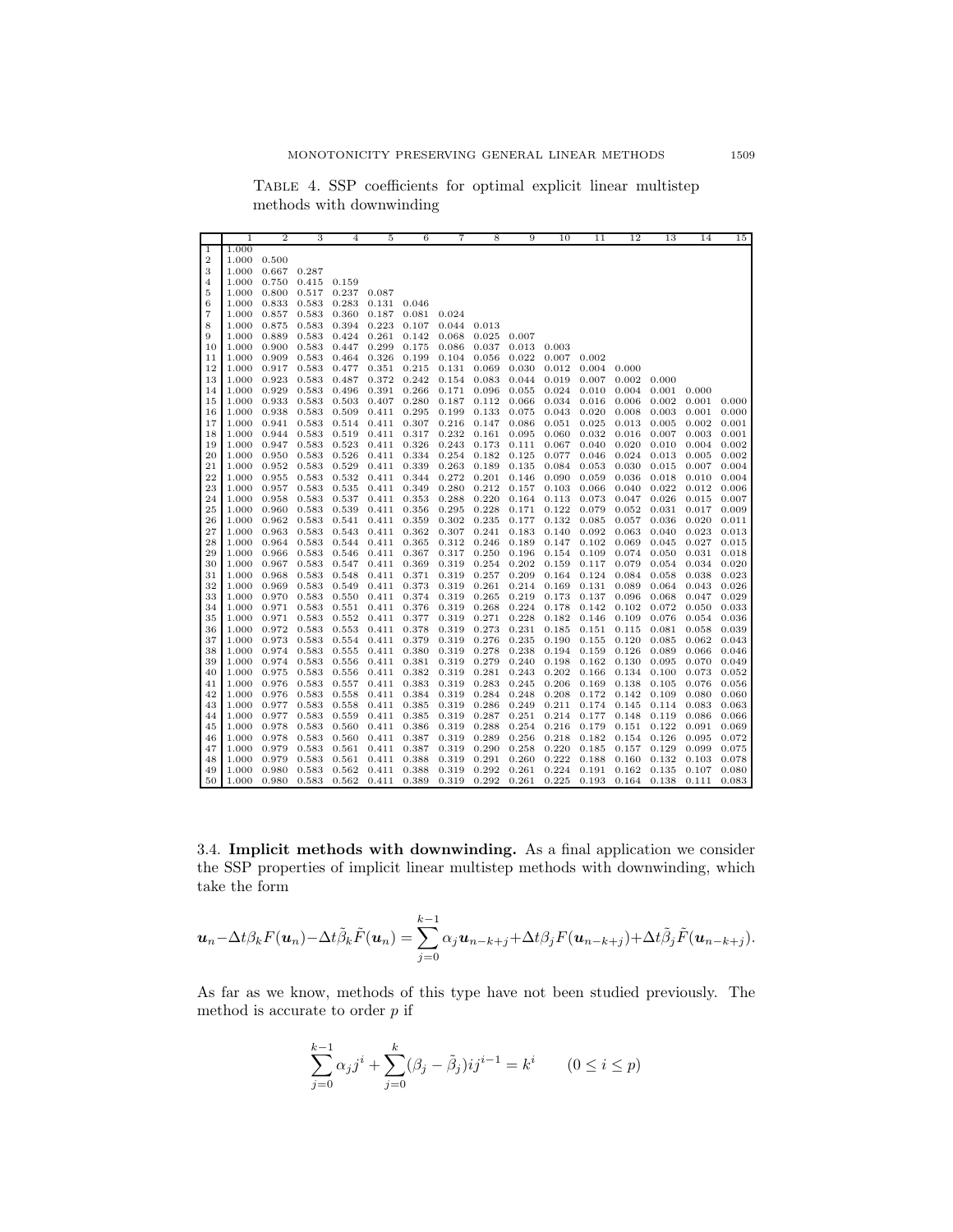<span id="page-13-0"></span>

|                | $\mathbf{1}$         | $\overline{2}$ | 3              | $\overline{4}$ | 5              | 6                   | 7              | 8              | 9              | 10             | 11             | 12             | 13             | 14             | 15             |
|----------------|----------------------|----------------|----------------|----------------|----------------|---------------------|----------------|----------------|----------------|----------------|----------------|----------------|----------------|----------------|----------------|
| I              | $\infty$             | 2.000          |                |                |                |                     |                |                |                |                |                |                |                |                |                |
| $\overline{2}$ | $\infty$             | 2.000          | 1.000          |                |                |                     |                |                |                |                |                |                |                |                |                |
| 3              | $\infty$             | 2.000          | 1.500          | 1.000          |                |                     |                |                |                |                |                |                |                |                |                |
| 4              | $\infty$             | 2.000          | 1.667          | 1.243          | 0.667          |                     |                |                |                |                |                |                |                |                |                |
| 5              | $\infty$             | 2.000          | 1.750          | 1.243          | 0.796          | 0.500               |                |                |                |                |                |                |                |                |                |
| 6              | $\infty$             | 2.000          | 1.800          | 1.243          | 0.929          | 0.660               | 0.300          |                |                |                |                |                |                |                |                |
| 7              | $\infty$             | 2.000          | 1.833          | 1.243          | 1.006          | 0.784               | 0.468          | 0.197          |                |                |                |                |                |                |                |
| 8              | $\infty$             | 2.000          | 1.857          | 1.243          | 1.052          | 0.868               | 0.550          | 0.345          | 0.006          |                |                |                |                |                |                |
| 9              | $\infty$             | 2.000          | 1.875          | 1.243          | 1.084          | 0.905               | 0.642          | 0.443          | 0.206          | 0.024          |                |                |                |                |                |
| 10             | $\infty$             | 2.000          | 1.889          | 1.243          | 1.106          | 0.905               | 0.690          | 0.533          | 0.295          | 0.127          |                |                |                |                |                |
| 11             | $\infty$             | 2.000          | 1.900          | 1.243          | 1.123          | 0.905               | 0.733          | 0.580          | 0.393          | 0.203          |                |                |                |                |                |
| 12             | $\infty$             | 2.000          | 1.909          | 1.243          | 1.136          | 0.905               | 0.764          | 0.625          | 0.444          | 0.295          | 0.093          |                |                |                |                |
| 13             | $\infty$             | 2.000          | 1.917          | 1.243          | 1.147          | 0.905               | 0.781          | 0.662          | 0.485          | 0.353          | 0.171          | 0.042          |                |                |                |
| 14             | $\infty$             | 2.000          | 1.923          | 1.243          | 1.155          | 0.905               | 0.795          | 0.692          | 0.526          | 0.402          | 0.238          | 0.103          |                |                |                |
| 15             | $\infty$             | 2.000          | 1.929          | 1.243          | 1.162          | 0.905               | 0.806          | 0.714          | 0.551          | 0.438          | 0.303          | 0.163          |                |                |                |
| 16             | $\infty$             | 2.000          | 1.933          | 1.243          | 1.168          | 0.905               | 0.815          | 0.719          | 0.578          | 0.468          | 0.342          | 0.221          | 0.076          |                |                |
| 17             | $\infty$             | 2.000<br>2.000 | 1.938          | 1.243          | 1.174          | 0.905               | 0.823          | 0.719          | 0.593          | 0.493          | 0.368          | 0.273<br>0.299 | 0.128<br>0.173 | 0.028<br>0.072 |                |
| 18             | $\infty$             |                | 1.941          | 1.243<br>1.243 | 1.178<br>1.182 | 0.905<br>0.905      | 0.829<br>0.835 | 0.719<br>0.719 | 0.609<br>0.623 | 0.518<br>0.535 | 0.397<br>0.420 | 0.328          | 0.223          |                |                |
| 19<br>20       | $\infty$             | 2.000          | 1.944<br>1.947 | 1.243          |                |                     |                |                |                |                |                |                | 0.253          | 0.111          | 0.034          |
| 21             | $\infty$             | 2.000<br>2.000 |                | 1.243          | 1.186          | 0.905               | 0.839          | 0.719          | 0.631          | 0.550          | 0.443          | 0.356<br>0.374 | 0.279          | 0.159          |                |
| 22             | $\infty$             | 2.000          | 1.950<br>1.952 | 1.243          | 1.189<br>1.192 | $_{0.905}$<br>0.905 | 0.844<br>0.847 | 0.719<br>0.719 | 0.639<br>0.646 | 0.564<br>0.577 | 0.459<br>0.475 | 0.394          | 0.302          | 0.191<br>0.221 | 0.081<br>0.120 |
| 23             | $\infty$<br>$\infty$ | 2.000          | 1.955          | 1.243          | 1.194          | 0.905               | 0.851          | 0.719          | 0.651          | 0.587          | 0.487          | 0.410          | 0.320          | 0.242          | 0.148          |
| 24             | $\infty$             | 2.000          | 1.957          | 1.243          | 1.197          | 0.905               | 0.853          | 0.719          | 0.656          | 0.595          | 0.497          | 0.426          | 0.336          | 0.264          | 0.178          |
| 25             | $\infty$             | 2.000          | 1.958          | 1.243          | 1.199          | 0.905               | 0.856          | 0.719          | 0.661          | 0.596          | 0.506          | 0.439          | 0.353          | 0.283          | 0.201          |
| 26             | $\infty$             | 2.000          | 1.960          | 1.243          | 1.201          | 0.905               | 0.858          | 0.719          | 0.665          | 0.596          | 0.514          | 0.450          | 0.368          | 0.300          | 0.221          |
| 27             | $\infty$             | 2.000          | 1.962          | 1.243          | 1.202          | 0.905               | 0.861          | 0.719          | 0.668          | 0.596          | 0.520          | 0.459          | 0.383          | 0.314          | 0.241          |
| 28             | $\infty$             | 2.000          | 1.963          | 1.243          | 1.204          | 0.905               | 0.862          | 0.719          | 0.671          | 0.596          | 0.527          | 0.468          | 0.392          | 0.327          | 0.257          |
| 29             | $\infty$             | 2.000          | 1.964          | 1.243          | 1.205          | 0.905               | 0.864          | 0.719          | 0.674          | 0.596          | 0.532          | 0.476          | 0.402          | 0.341          | 0.270          |
| 30             | $\infty$             | 2.000          | 1.966          | 1.243          | 1.207          | 0.905               | 0.866          | 0.719          | 0.676          | 0.596          | 0.536          | 0.482          | 0.413          | 0.352          | 0.283          |
| 31             | $\infty$             | 2.000          | 1.967          | 1.243          | 1.208          | 0.905               | 0.867          | 0.719          | 0.678          | 0.596          | 0.540          | 0.489          | 0.420          | 0.362          | 0.294          |
| 32             | $\infty$             | 2.000          | 1.968          | 1.243          | 1.209          | 0.905               | 0.869          | 0.719          | 0.679          | 0.596          | 0.543          | 0.495          | 0.426          | 0.372          | 0.305          |
| 33             | $\infty$             | 2.000          | 1.969          | 1.243          | 1.210          | 0.905               | 0.870          | 0.719          | 0.681          | 0.596          | 0.547          | 0.500          | 0.433          | 0.380          | 0.316          |
| 34             | $\infty$             | 2.000          | 1.970          | 1.243          | 1.211          | 0.905               | 0.871          | 0.719          | 0.682          | 0.596          | 0.549          | 0.505          | 0.438          | 0.388          | 0.327          |
| 35             | $\infty$             | 2.000          | 1.971          | 1.243          | 1.212          | 0.905               | 0.872          | 0.719          | 0.684          | 0.596          | 0.552          | 0.508          | 0.443          | 0.394          | 0.335          |
| 36             | $\infty$             | 2.000          | 1.971          | 1.243          | 1.213          | 0.905               | 0.873          | 0.719          | 0.685          | 0.596          | 0.554          | 0.508          | 0.448          | 0.400          | 0.343          |
| 37             | $\infty$             | 2.000          | 1.972          | 1.243          | 1.214          | 0.905               | 0.874          | 0.719          | 0.686          | 0.596          | 0.556          | 0.508          | 0.451          | 0.406          | 0.349          |
| 38             | $\infty$             | 2.000          | 1.973          | 1.243          | 1.215          | 0.905               | 0.875          | 0.719          | 0.687          | 0.596          | 0.557          | 0.508          | 0.455          | 0.411          | 0.356          |
| 39             | $\infty$             | 2.000          | 1.974          | 1.243          | 1.216          | 0.905               | 0.876          | 0.719          | 0.688          | 0.596          | 0.559          | 0.508          | 0.458          | 0.416          | 0.363          |
| 40             | $\infty$             | 2.000          | 1.974          | 1.243          | 1.217          | 0.905               | 0.877          | 0.719          | 0.689          | 0.596          | 0.560          | 0.508          | 0.461          | 0.420          | 0.368          |
| 41             | $\infty$             | 2.000          | 1.975          | 1.243          | 1.217          | 0.905               | 0.878          | 0.719          | 0.690          | 0.596          | 0.562          | 0.508          | 0.463          | 0.424          | 0.373          |
| 42             | $\infty$             | 2.000          | 1.976          | 1.243          | 1.218          | 0.905               | 0.879          | 0.719          | 0.691          | 0.596          | 0.563          | 0.508          | 0.465          | 0.428          | 0.377          |
| 43             | $\infty$             | 2.000          | 1.976          | 1.243          | 1.218          | 0.905               | 0.879          | 0.719          | 0.692          | 0.596          | 0.564          | 0.508          | 0.467          | 0.431          | 0.381          |
| 44             | $\infty$             | 2.000          | 1.977          | 1.243          | 1.219          | 0.905               | 0.880          | 0.719          | 0.692          | 0.596          | 0.565          | 0.508          | 0.469          | 0.434          | 0.385          |
| 45             | $\infty$             | 2.000          | 1.977          | 1.243          | 1.220          | 0.905               | 0.881          | 0.719          | 0.693          | 0.596          | 0.566          | 0.508          | 0.471          | 0.437          | 0.389          |
| 46             | $\infty$             | 2.000          | 1.978          | 1.243          | 1.220          | 0.905               | 0.881          | 0.719          | 0.694          | 0.596          | 0.567          | 0.508          | 0.473          | 0.439          | 0.391          |
| 47             | $\infty$             | 2.000          | 1.978          | 1.243          | 1.221          | 0.905               | 0.882          | 0.719          | 0.694          | 0.596          | 0.568          | 0.508          | 0.474          | 0.441          | 0.395          |
| 48             | $\infty$             | 2.000          | 1.979          | 1.243          | 1.221          | 0.905               | 0.882          | 0.719          | 0.695          | 0.596          | 0.568          | 0.508          | 0.475          | 0.444          | 0.397          |
| 49             | $\infty$             | 2.000          | 1.979          | 1.243          | 1.222          | 0.905               | 0.883          | 0.719          | 0.695          | 0.580          | 0.569          | 0.508          | 0.476          | 0.443          | 0.399          |
| 50             | $\infty$             | 2.000          | 1.980          | 1.243          | 1.222          | 0.905               | 0.883          | 0.719          | 0.696          | 0.573          | 0.570          | 0.508          | 0.477          | 0.443          | 0.402          |

Table 5. SSP coefficients of optimal implicit linear multistep methods

and has SSP coefficient  $\tilde{c}\geq r$  if

- (36)  $\beta_j, \tilde{\beta}_j \ge 0 \qquad (0 \le j \le k 1),$
- (37)  $\alpha_j r(\beta_j + \tilde{\beta}_j) \ge 0$   $(0 \le j \le k 1).$

Setting  $\delta_j = \alpha_j - r(\beta_j + \tilde{\beta}_j)$ , the relevant LP feasibility problem is

**LP 5.** Given r, determine whether there exist  $\beta_j$ ,  $\tilde{\beta}_j$ ,  $\delta_j$  such that

$$
\beta_j, \tilde{\beta}_j, \delta_j \ge 0 \qquad (0 \le j \le k-1)
$$
  

$$
\sum_{j=0}^{k-1} \left( \delta_j + r(\beta_j + \tilde{\beta}_j) \right) j^i + \sum_{j=0}^k (\beta_j - \tilde{\beta}_j) ij^{i-1} = k^i \qquad (0 \le i \le p)
$$

As for explicit methods with downwinding, it is straightforward to show that the optimal solution will always have  $\beta_j \tilde{\beta}_j = 0$  for each j. SSP coefficients of optimal methods for  $1 \leq k \leq 40, 1 \leq p \leq 15$  are given in Table [6.](#page-14-1)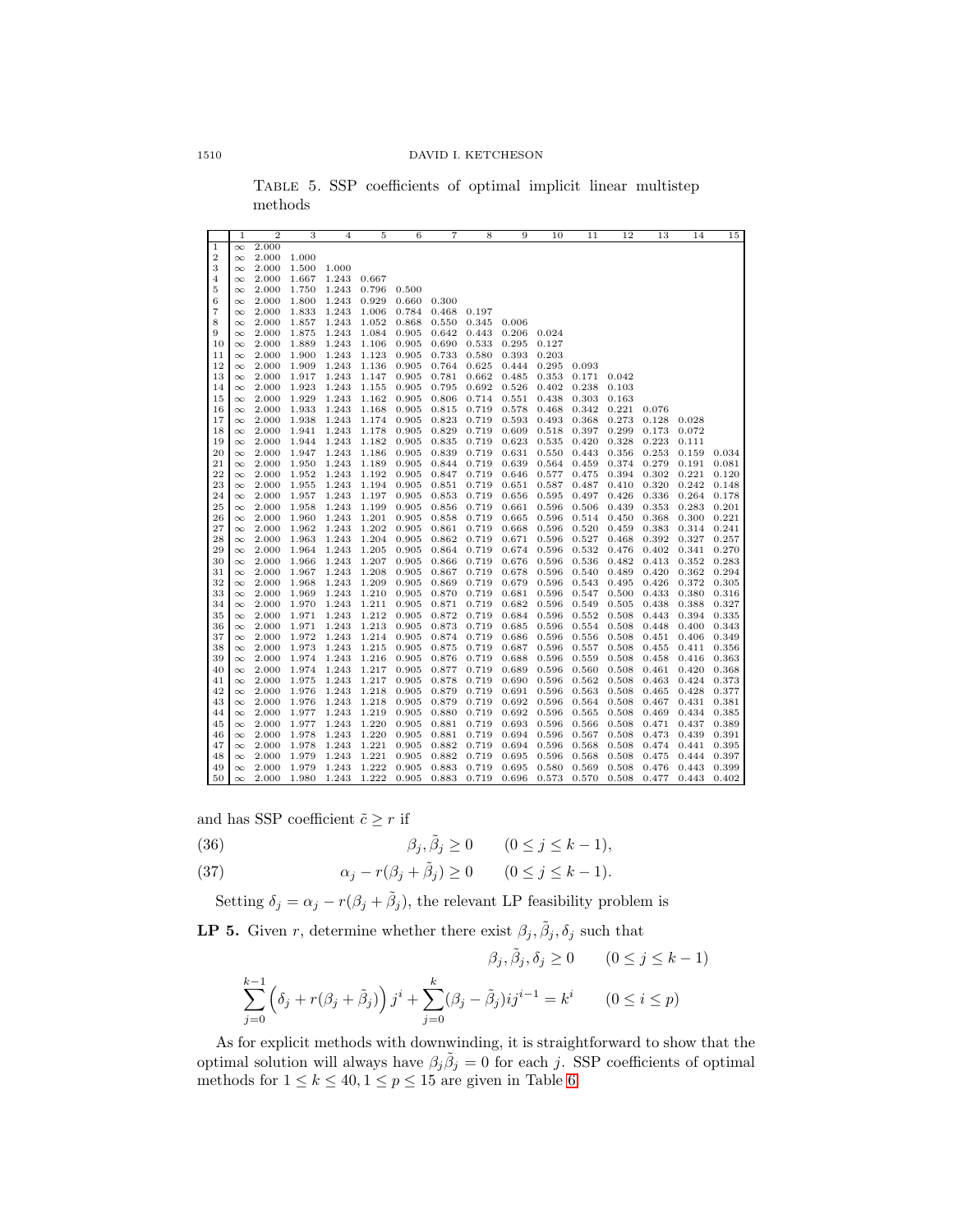<span id="page-14-1"></span>Table 6. SSP coefficients of optimal implicit linear multistep methods with downwinding

|                | 1        | $\overline{2}$ | 3     | 4     | 5     | 6     | 7     | 8     | 9     | 10    | 11    | 12    | 13    | 14    | 15    |
|----------------|----------|----------------|-------|-------|-------|-------|-------|-------|-------|-------|-------|-------|-------|-------|-------|
| 1              | $\infty$ | 2.000          |       |       |       |       |       |       |       |       |       |       |       |       |       |
| $\overline{2}$ | $\infty$ | 2.000          | 1.303 |       |       |       |       |       |       |       |       |       |       |       |       |
| 3              | $\infty$ | 2.000          | 1.591 | 1.000 |       |       |       |       |       |       |       |       |       |       |       |
| 4              | $\infty$ | 2.000          | 1.710 | 1.243 | 0.744 |       |       |       |       |       |       |       |       |       |       |
| 5              | $\infty$ | 2.000          | 1.776 | 1.243 | 0.871 | 0.544 |       |       |       |       |       |       |       |       |       |
| 6              | $\infty$ | 2.000          | 1.817 | 1.243 | 0.976 | 0.672 | 0.384 |       |       |       |       |       |       |       |       |
| 7              | $\infty$ | 2.000          | 1.845 | 1.243 | 1.035 | 0.788 | 0.535 | 0.261 |       |       |       |       |       |       |       |
| 8              | $\infty$ | 2.000          | 1.866 | 1.243 | 1.073 | 0.870 | 0.619 | 0.410 | 0.171 |       |       |       |       |       |       |
| 9              | $\infty$ | 2.000          | 1.882 | 1.243 | 1.093 | 0.905 | 0.668 | 0.474 | 0.280 | 0.107 |       |       |       |       |       |
| 10             | $\infty$ | 2.000          | 1.894 | 1.243 | 1.117 | 0.905 | 0.718 | 0.542 | 0.369 | 0.191 | 0.065 |       |       |       |       |
| 11             | $\infty$ | 2.000          | 1.905 | 1.243 | 1.132 | 0.905 | 0.755 | 0.585 | 0.433 | 0.280 | 0.119 | 0.038 |       |       |       |
| 12             | $\infty$ | 2.000          | 1.913 | 1.243 | 1.143 | 0.905 | 0.776 | 0.629 | 0.485 | 0.304 | 0.195 | 0.078 | 0.021 |       |       |
| 13             | $\infty$ | 2.000          | 1.920 | 1.243 | 1.153 | 0.905 | 0.791 | 0.664 | 0.512 | 0.376 | 0.234 | 0.121 | 0.047 | 0.013 |       |
| 14             | $\infty$ | 2.000          | 1.926 | 1.243 | 1.160 | 0.905 | 0.803 | 0.693 | 0.540 | 0.424 | 0.296 | 0.175 | 0.077 | 0.028 | 0.007 |
| 15             | $\infty$ | 2.000          | 1.931 | 1.243 | 1.167 | 0.905 | 0.813 | 0.714 | 0.570 | 0.455 | 0.342 | 0.227 | 0.116 | 0.050 | 0.014 |
| 16             | $\infty$ | 2.000          | 1.935 | 1.243 | 1.172 | 0.905 | 0.821 | 0.719 | 0.588 | 0.479 | 0.376 | 0.240 | 0.157 | 0.074 | 0.029 |
| 17             | $\infty$ | 2.000          | 1.939 | 1.243 | 1.177 | 0.905 | 0.828 | 0.719 | 0.605 | 0.497 | 0.404 | 0.266 | 0.199 | 0.103 | 0.047 |
| 18             | $\infty$ | 2.000          | 1.943 | 1.243 | 1.181 | 0.905 | 0.834 | 0.719 | 0.620 | 0.520 | 0.430 | 0.330 | 0.228 | 0.140 | 0.067 |
| 19             | $\infty$ | 2.000          | 1.946 | 1.243 | 1.185 | 0.905 | 0.839 | 0.719 | 0.630 | 0.536 | 0.445 | 0.354 | 0.263 | 0.170 | 0.089 |
| 20             | $\infty$ | 2.000          | 1.949 | 1.243 | 1.188 | 0.905 | 0.843 | 0.719 | 0.638 | 0.551 | 0.457 | 0.379 | 0.292 | 0.201 | 0.124 |
| 21             | $\infty$ | 2.000          | 1.951 | 1.243 | 1.191 | 0.905 | 0.847 | 0.719 | 0.645 | 0.565 | 0.472 | 0.396 | 0.313 | 0.227 | 0.148 |
| 22             | $\infty$ | 2.000          | 1.953 | 1.243 | 1.194 | 0.905 | 0.850 | 0.719 | 0.651 | 0.577 | 0.484 | 0.413 | 0.335 | 0.256 | 0.172 |
| 23             | $\infty$ | 2.000          | 1.956 | 1.243 | 1.196 | 0.905 | 0.853 | 0.719 | 0.656 | 0.587 | 0.495 | 0.424 | 0.352 | 0.276 | 0.196 |
| 24             | $\infty$ | 2.000          | 1.957 | 1.243 | 1.198 | 0.905 | 0.856 | 0.719 | 0.660 | 0.595 | 0.504 | 0.435 | 0.369 | 0.293 | 0.220 |
| 25             | $\infty$ | 2.000          | 1.959 | 1.243 | 1.200 | 0.905 | 0.858 | 0.719 | 0.664 | 0.596 | 0.513 | 0.443 | 0.383 | 0.308 | 0.240 |
| 26             | $\infty$ | 2.000          | 1.961 | 1.243 | 1.202 | 0.905 | 0.860 | 0.719 | 0.668 | 0.596 | 0.520 | 0.453 | 0.392 | 0.325 | 0.258 |
| 27             | $\infty$ | 2.000          | 1.962 | 1.243 | 1.203 | 0.905 | 0.862 | 0.719 | 0.671 | 0.596 | 0.526 | 0.460 | 0.402 | 0.339 | 0.274 |
| 28             | $\infty$ | 2.000          | 1.964 | 1.243 | 1.205 | 0.905 | 0.864 | 0.719 | 0.674 | 0.596 | 0.532 | 0.469 | 0.410 | 0.352 | 0.289 |
| 29             | $\infty$ | 2.000          | 1.965 | 1.243 | 1.206 | 0.905 | 0.866 | 0.719 | 0.676 | 0.596 | 0.536 | 0.477 | 0.417 | 0.362 | 0.301 |
| 30             | $\infty$ | 2.000          | 1.966 | 1.243 | 1.208 | 0.905 | 0.867 | 0.719 | 0.678 | 0.596 | 0.540 | 0.483 | 0.423 | 0.370 | 0.314 |
| 31             | $\infty$ | 2.000          | 1.967 | 1.243 | 1.209 | 0.905 | 0.869 | 0.719 | 0.679 | 0.596 | 0.543 | 0.489 | 0.430 | 0.379 | 0.326 |
| 32             | $\infty$ | 2.000          | 1.968 | 1.243 | 1.210 | 0.905 | 0.870 | 0.719 | 0.681 | 0.596 | 0.547 | 0.495 | 0.435 | 0.386 | 0.336 |
| 33             | $\infty$ | 2.000          | 1.969 | 1.243 | 1.211 | 0.905 | 0.871 | 0.719 | 0.682 | 0.596 | 0.549 | 0.500 | 0.439 | 0.392 | 0.343 |
| 34             | $\infty$ | 2.000          | 1.970 | 1.243 | 1.212 | 0.905 | 0.872 | 0.719 | 0.684 | 0.596 | 0.552 | 0.505 | 0.444 | 0.398 | 0.350 |
| 35             | $\infty$ | 2.000          | 1.971 | 1.243 | 1.213 | 0.905 | 0.873 | 0.719 | 0.685 | 0.596 | 0.554 | 0.508 | 0.447 | 0.403 | 0.356 |
| 36             | $\infty$ | 2.000          | 1.972 | 1.243 | 1.214 | 0.905 | 0.874 | 0.719 | 0.686 | 0.596 | 0.556 | 0.508 | 0.451 | 0.408 | 0.363 |
| 37             | $\infty$ | 2.000          | 1.973 | 1.243 | 1.215 | 0.905 | 0.875 | 0.719 | 0.687 | 0.596 | 0.558 | 0.508 | 0.455 | 0.413 | 0.369 |
| 38             | $\infty$ | 2.000          | 1.973 | 1.243 | 1.216 | 0.905 | 0.876 | 0.719 | 0.688 | 0.596 | 0.559 | 0.508 | 0.458 | 0.417 | 0.374 |
| 39             | $\infty$ | 2.000          | 1.974 | 1.243 | 1.216 | 0.905 | 0.877 | 0.719 | 0.689 | 0.596 | 0.560 | 0.508 | 0.461 | 0.421 | 0.378 |
| 40             | $\infty$ | 2.000          | 1.975 | 1.243 | 1.217 | 0.905 | 0.878 | 0.719 | 0.690 | 0.596 | 0.562 | 0.508 | 0.463 | 0.425 | 0.382 |

## 4. Conclusion

<span id="page-14-0"></span>A new approach to determining optimal monotonicity preserving methods has been proposed and applied to several classes of methods. The algorithm efficiently computes optimal explicit methods for solution of linear autonomous systems, among the full class of general linear methods for which the theory of contractivity preservation was established in [\[25\]](#page-16-0). As special cases, known results from [\[17,](#page-15-4) [19,](#page-15-5) [20\]](#page-15-6) are recovered.

Many of the resulting methods allow larger contractive timesteps for linear differential equations than do previously known methods, even when this is normalized by the cost of each step. Furthermore, the results verify the optimality of some known strong stability preserving methods.

A similar algorithm has been applied to find optimal SSP methods of linear multistep type. Extensive results have been obtained for explicit and implicit methods, with and without downwinding, including methods of up to fifteenth-order of accuracy. This is the first investigation of implicit SSP methods with downwinding.

To save space, only a few of the optimal methods have been provided. Optimal methods may easily be found using the scripts available from [\[16\]](#page-15-17).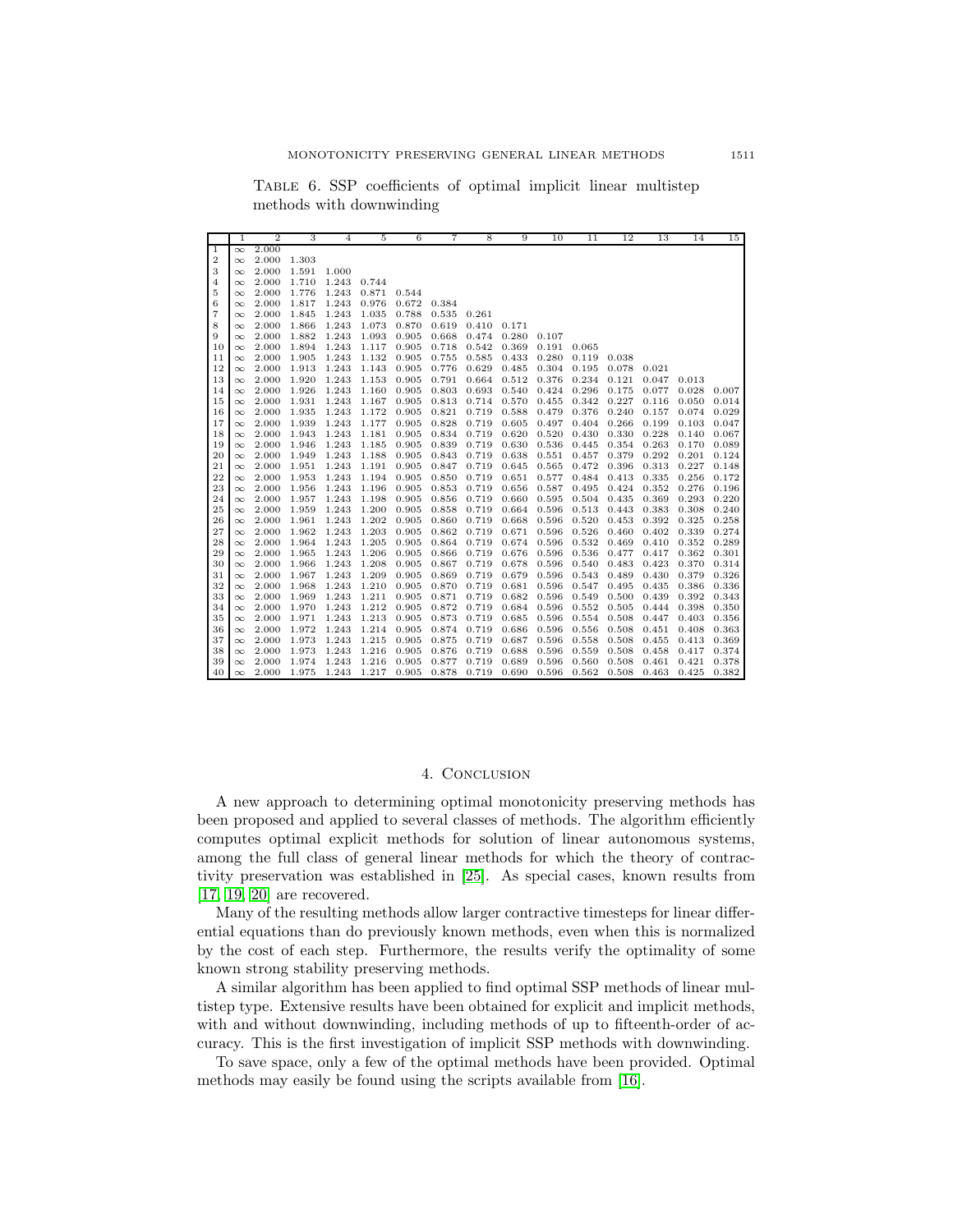#### 1512 DAVID I. KETCHESON

#### **ACKNOWLEDGMENT**

The author thanks Sigal Gottlieb and Randy LeVeque for helpful comments on early drafts of this work, and the anonymous referees for their suggestions that improved the paper.

### **REFERENCES**

- <span id="page-15-13"></span>[1] J.C. Butcher. Numerical Methods for Ordinary Differential Equations. Wiley, 2003. M[R1993957 \(2004e:65069\)](http://www.ams.org/mathscinet-getitem?mr=1993957)
- <span id="page-15-9"></span>[2] M.-H. Chen, B. Cockburn, and F. Reitich. High-order RKDG methods for computational electromagnetics. Journal of Scientific Computing, 22-23:205–226, 2005. M[R2142195](http://www.ams.org/mathscinet-getitem?mr=2142195) [\(2005m:65208\)](http://www.ams.org/mathscinet-getitem?mr=2142195)
- <span id="page-15-10"></span>[3] Bernardo Cockburn, Jianliang Qian, Fernando Reitich, and Jing Wang. An accurate spectral/discontinuous finite-element formulation of a phase-space-based level set approach to geometrical optics. Journal of Computational Physics, 208:175–195, 2005. M[R2144697](http://www.ams.org/mathscinet-getitem?mr=2144697) [\(2006a:65124\)](http://www.ams.org/mathscinet-getitem?mr=2144697)
- <span id="page-15-11"></span>[4] D. Gottlieb and E. Tadmor. The CFL condition for spectral approximations to hyperbolic initial-boundary value problems. Mathematics of Computation, 56:565–588, 1991. M[R1066833 \(91k:65137\)](http://www.ams.org/mathscinet-getitem?mr=1066833)
- <span id="page-15-7"></span>[5] Sigal Gottlieb. On high order strong stability preserving Runge-Kutta and multi step time discretizations. Journal of Scientific Computing, 25:105–127, 2005. M[R2231945 \(2007f:65029\)](http://www.ams.org/mathscinet-getitem?mr=2231945)
- <span id="page-15-8"></span>[6] Sigal Gottlieb and Lee-Ad J. Gottlieb. Strong stability preserving properties of Runge-Kutta time discretization methods for linear constant coefficient operators. Journal of Scientific Computing, 18:83–109, 2003. M[R1958936 \(2003m:65161\)](http://www.ams.org/mathscinet-getitem?mr=1958936)
- <span id="page-15-0"></span>[7] Sigal Gottlieb, David I. Ketcheson, and Chi-Wang Shu. High order strong stability preserving time discretizations. Journal of Scientific Computing, DOI: 10.1007/s10915-008-9239-z.
- <span id="page-15-3"></span>[8] Sigal Gottlieb and Steven J. Ruuth. Optimal strong-stability-preserving time-stepping schemes with fast downwind spatial discretizations. Journal of Scientific Computing, 27:289– 303, 2006. M[R2285782 \(2008j:65122\)](http://www.ams.org/mathscinet-getitem?mr=2285782)
- <span id="page-15-19"></span>[9] Sigal Gottlieb and Chi-Wang Shu. Total variation diminishing Runge-Kutta schemes. Mathematics of Computation, 67:73–85, 1998. M[R1443118 \(98c:65122\)](http://www.ams.org/mathscinet-getitem?mr=1443118)
- <span id="page-15-12"></span>[10] Sigal Gottlieb, Chi-Wang Shu, and Eitan Tadmor. Strong stability preserving high-order time discretization methods. SIAM Review, 43:89–112, 2001. M[R1854647 \(2002f:65132\)](http://www.ams.org/mathscinet-getitem?mr=1854647)
- <span id="page-15-14"></span>[11] E. Hairer, S.P. Norsett, and G. Wanner. Solving ordinary differential equations I: Nonstiff Problems. Springer Series in Computational Mathematics. Springer, Berlin, 1993. M[R1227985 \(94c:65005\)](http://www.ams.org/mathscinet-getitem?mr=1227985)
- <span id="page-15-2"></span>[12] C. Huang. Strong stability preserving hybrid methods. Applied Numerical Mathematics, 2008. doi: 10.1016/j.apnum.2008.03.030.
- <span id="page-15-16"></span>[13] Rolf Jeltsch and Olavi Nevanlinna. Stability of explicit time discretizations for solving initial value problems. Numerische Mathematik, 37:61–91, 1981. M[R615892 \(82g:65042\)](http://www.ams.org/mathscinet-getitem?mr=615892)
- <span id="page-15-1"></span>[14] David I. Ketcheson. Highly efficient strong stability preserving Runge-Kutta methods with low-storage implementations. SIAM Journal on Scientific Computing, 30(4):2113–2136, 2008. M[R2407154](http://www.ams.org/mathscinet-getitem?mr=2407154)
- <span id="page-15-18"></span>[15] David I. Ketcheson. Strong stability preserving two-step Runge-Kutta methods, 2008, in preparation.
- <span id="page-15-17"></span>[16] David I. Ketcheson, Colin B. Macdonald, and Sigal Gottlieb. See the SSP website: http://www.cfm.brown.edu/people/sg/ssp.html.
- <span id="page-15-4"></span>[17] J. F. B. M. Kraaijevanger. Absolute monotonicity of polynomials occurring in the numerical solution of initial value problems. Numerische Mathematik, 48:303–322, 1986. M[R826471](http://www.ams.org/mathscinet-getitem?mr=826471) [\(87c:65084\)](http://www.ams.org/mathscinet-getitem?mr=826471)
- <span id="page-15-15"></span>[18] J. F. B. M. Kraaijevanger. Contractivity of Runge-Kutta methods. BIT, 31:482–528, 1991. M[R1127488 \(92i:65120\)](http://www.ams.org/mathscinet-getitem?mr=1127488)
- <span id="page-15-5"></span>[19] H W. J. Lenferink. Contractivity-preserving explicit linear multistep methods. Numerische Mathematik, 55:213–223, 1989. M[R987386 \(90f:65058\)](http://www.ams.org/mathscinet-getitem?mr=987386)
- <span id="page-15-6"></span>[20] H W. J. Lenferink. Contractivity-preserving implicit linear multistep methods. Math. Comp., 56:177–199, 1991. M[R1052098 \(91i:65129\)](http://www.ams.org/mathscinet-getitem?mr=1052098)